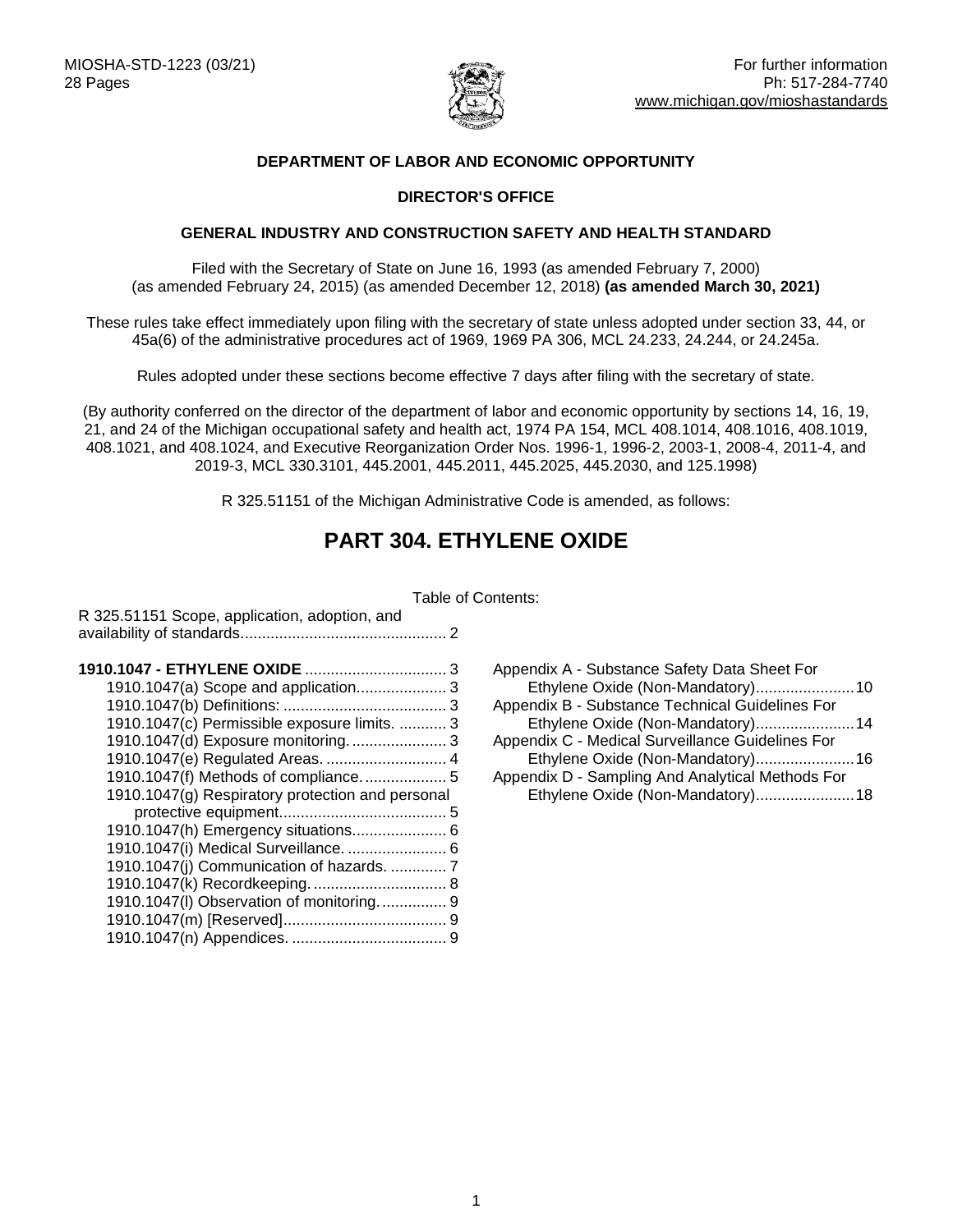#### **R 325.51151 Scope, application, adoption, and availability of standards.**

**Rule 1.** (1) These rules apply to all occupational exposures to ethylene oxide (EtO), chemical abstracts service registry no. 75 21 8, except as provided in subrule (2) of this rule.

 (2) These rules do not apply to the processing, use, and handling of products that contain EtO if objective data are reasonably relied upon that demonstrate that the product is not capable of releasing EtO in airborne concentrations at or above the action level under the expected conditions of processing, use, or handling that will cause the greatest possible release.

 (3) If products containing EtO are exempted under subrule (2) of this rule, the employer shall maintain records of the objective data supporting that exemption and the basis for the employer's reliance on the data, as provided in 29 CFR 1910.1047(k)(1), which is adopted by reference in subrule (4) of this rule.

 (4) The following federal Occupational Safety and Health Administration (OSHA) regulations are adopted by reference in these rules:

 (a) 29 CFR 1910.1047 "Ethylene oxide," as amended May 14, 2019.

 (b) 29 CFR 1910.1047, appendix A "Substance safety data sheet for ethylene oxide (non-mandatory)," as amended January 8, 1998.

 (c) 29 CFR 1910.1047, appendix B "Substance technical guidelines for ethylene oxide (non-mandatory)," as in effect as of the effective date of these rules.

 (d) 29 CFR 1910.1047, appendix C "Medical surveillance guidelines for ethylene oxide (nonmandatory)," as in effect as of the effective date of these rules.

 (e) 29 CFR 1910.1047, appendix D "Sampling and analytical methods for ethylene oxide (non-mandatory)," as amended February 13, 1996.

 (5) A reference to 29 CFR 1910.38 and 1910.39 means General Industry Safety and Health Standard Part 6. "Fire Exits."

 (6) A reference to 29 CFR 1910.132 and 1910.133 means General Industry Safety and Health Standard Part 33. "Personal Protective Equipment."

 (7) A reference to 29 CFR 1910.1200 means Occupational Health Standard Part 430. "Hazard Communication."

 (8) A reference to 29 CFR 1910.134 means General Industry and Construction Safety and Health Standard Part 451. "Respiratory Protection."

 (9) A reference to 29 CFR 1910.1020 means General Industry and Construction Safety and Health Standard Part 470. "Employee Medical Records and Trade Secrets."

 (10) The adopted federal regulations have the same force and effect as a rule promulgated under the Michigan occupational safety and health act, 1974 PA 154, MCL 408.1001 to 408.1094.

 (11) The OSHA regulations adopted in these rules are available from the United States Department of Labor, Occupational Safety and Health Administration website, www.osha.gov, at no charge, as of the time of adoption of these rules.

 (12) The regulations adopted in these rules are available for inspection at the Department of Labor and Economic Opportunity, MIOSHA, Standards and FOIA Section, 530 West Allegan Street, P.O. Box 30643, Lansing, Michigan, 48909-8143.

 (13) The regulations adopted in these rules may be obtained from the publisher or the Department of Labor and Economic Opportunity, MIOSHA, Standards and FOIA Section, 530 West Allegan Street, P.O. Box 30643, Lansing, Michigan, 48909 8143, at the cost charged in this rule, plus \$20.00 for shipping and handling.

 (14) The following Michigan occupational safety and health administration (MIOSHA) standards are referenced in these rules. Up to 5 copies of these standards may be obtained at no charge from the Department of Labor and Economic Opportunity, MIOSHA, Standards and FOIA Section, 530 West Allegan Street, P.O. Box 30643, Lansing, Michigan, 48909 8143 or via the internet at the following website: www.michigan.gov/mioshastandards. For quantities greater than 5, the cost, at the time of adoption of these rules, is 4 cents per page.

 (a) Occupational Health Standard Part 430. "Hazard Communication," R 325.77001 to R 325.77004.

 (b) General Industry and Construction Safety and Health Standard Part 451. "Respiratory Protection," R 325.60051 to R 325.60052.

 (c) General Industry Safety and Health Standard Part 6. "Fire Exits," R 408.10601 to R 408.10697.

 (d) General Industry Safety and Health Standard Part 33. "Personal Protective Equipment," R 408.13301 to R 408.13398.

 (e) General Industry and Construction Safety and Health Standard Part 470. "Employee Medical Records and Trade Secrets," R 325.3451 to R 325.3476.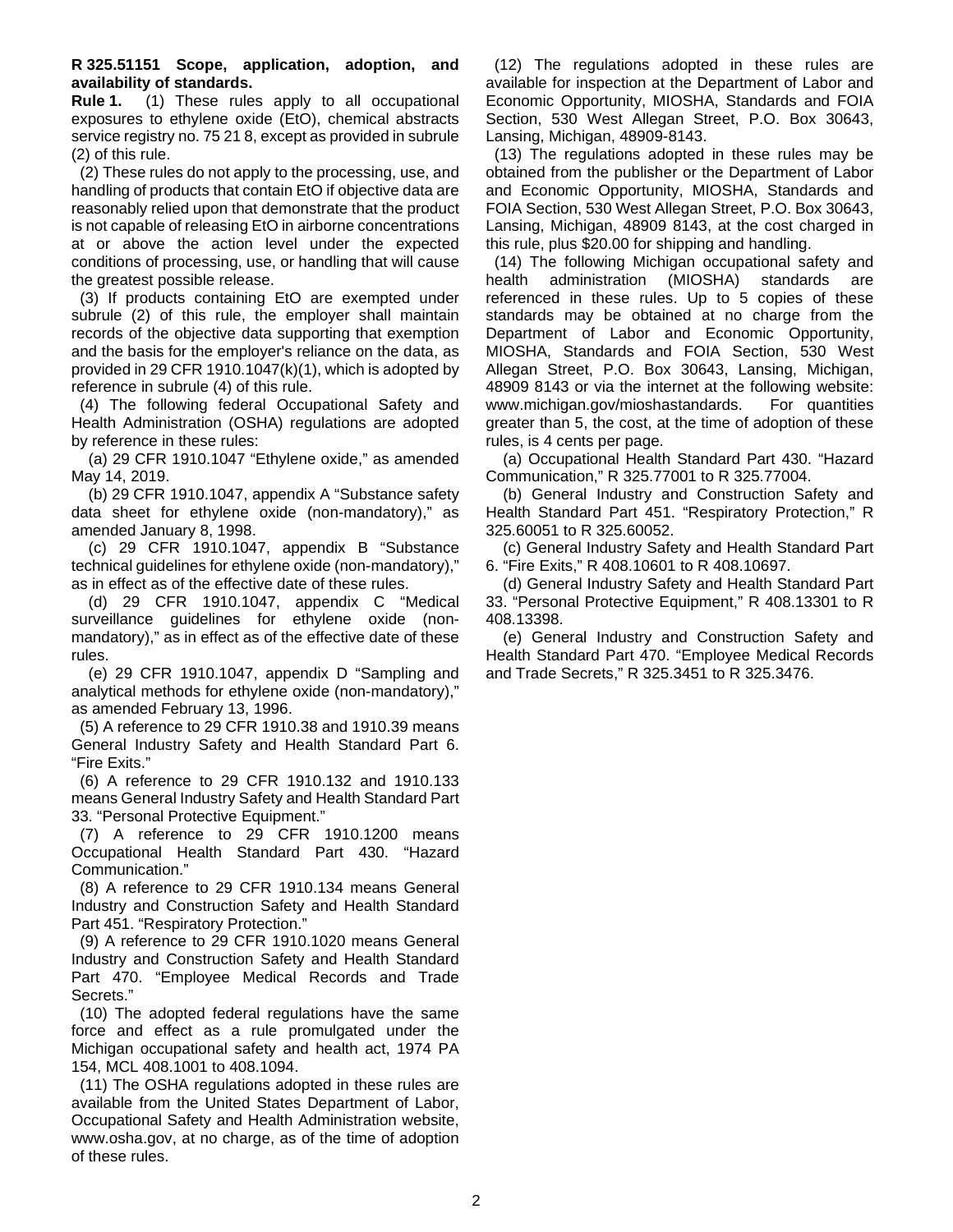# **1910.1047 - ETHYLENE OXIDE**

### <span id="page-2-1"></span><span id="page-2-0"></span>**1910.1047(a) "Scope and application."**

1910.1047(a)(1) This section applies to all occupational exposures to ethylene oxide (EtO), Chemical Abstracts Service Registry No. 75-21-8, except as provided in paragraph (a)(2) of this section.

1910.1047(a)(2) This section does not apply to the processing, use, or handling of products containing EtO where objective data are reasonably relied upon that demonstrate that the product is not capable of releasing EtO in airborne concentrations at or above the action level under the expected conditions of processing, use, or handling that will cause the greatest possible release.

1910.1047(a)(3) Where products containing EtO are exempted under paragraph (a)(2) of this section, the employer shall maintain records of the objective data supporting that exemption and the basis for the employer's reliance on the data, as provided in paragraph (k)(1) of this section.

#### <span id="page-2-2"></span>**1910.1047(b) "Definitions:"**

For the purpose of this section, the following definitions shall apply:

- **"Action level"** means a concentration of airborne EtO of 0.5 ppm calculated as an eight (8)-hour time-weighted average.
- **"Assistant Secretary"** means the Assistant Secretary of Labor for Occupational Safety and Health, U.S. Department of Labor, or designee.
- **"Authorized person"** means any person specifically authorized by the employer whose duties require the person to enter a regulated area, or any person entering such an area as a designated representative of employees for the purpose of exercising the right to observe monitoring and measuring procedures under paragraph (l) of this section, or any other person authorized by the Act or regulations issued under the Act.
- **"Director"** means the Director of the National Institute for Occupational Safety and Health, U.S. Department of Health and Human Services, or designee.
- **"Emergency"** means any occurrence such as, but not limited to, equipment failure, rupture of containers, or failure of control equipment that is likely to or does result in an unexpected significant release of EtO.
- **"Employee exposure"** means exposure to airborne EtO which would occur if the employee were not using respiratory protective equipment.
- **"Ethylene oxide" or "EtO"** means the three-membered ring organic compound with chemical formula C(2)H(4)O.

### <span id="page-2-3"></span>**1910.1047(c) "Permissible exposure limits".**

**1910.1047(c)(1) "8-hour time-weighted average (TWA)."** The employer shall ensure that no employee is exposed to an airborne concentration of EtO in excess of one (1) part EtO per million parts of air (1 ppm) as an (8)-hour time-weighted average (8-hour TWA).

**1910.1047(c)(2) "Excursion limit."** The employer shall ensure that no employee is exposed to an airborne concentration of EtO in excess of 5 parts of EtO per million parts of air (5 ppm) as averaged over a sampling period of fifteen (15) minutes.

#### <span id="page-2-4"></span>**1910.1047(d) "Exposure monitoring".**

#### **1910.1047(d)(1) "General."**

1910.1047(d)(1)(i) Determinations of employee exposure shall be made from breathing zone air samples that are representative of the 8-hour TWA and 15-minute short-term exposures of each employee.

1910.1047(d)(1)(ii) Representative 8-hour TWA employee exposure shall be determined on the basis of one or more samples representing full-shift exposure for each shift for each job classification in each work area. Representative 15-minute short-term employee exposures shall be determined on the basis of one or more samples representing 15-minute exposures associated with operations that are most likely to produce exposures above the excursion limit for each shift for each job classification in each work area.

1910.1047(d)(1)(iii) Where the employer can document that exposure levels are equivalent for similar operations in different work shifts, the employer need only determine representative employee exposure for that operation during one shift.

### **1910.1047(d)(2) "Initial monitoring."**

1910.1047(d)(2)(i) Each employer who has a workplace or work operation covered by this standard, except as provided for in paragraph (a)(2) or (d)(2)(ii) of this section, shall perform initial monitoring to determine accurately the airborne concentrations of EtO to which employees may be exposed.

1910.1047(d)(2)(ii) Where the employer has monitored after June 15, 1983 and the monitoring satisfies all other requirements of this section, the employer may rely on such earlier monitoring results to satisfy the requirements of paragraph (d)(2)(i) of this section.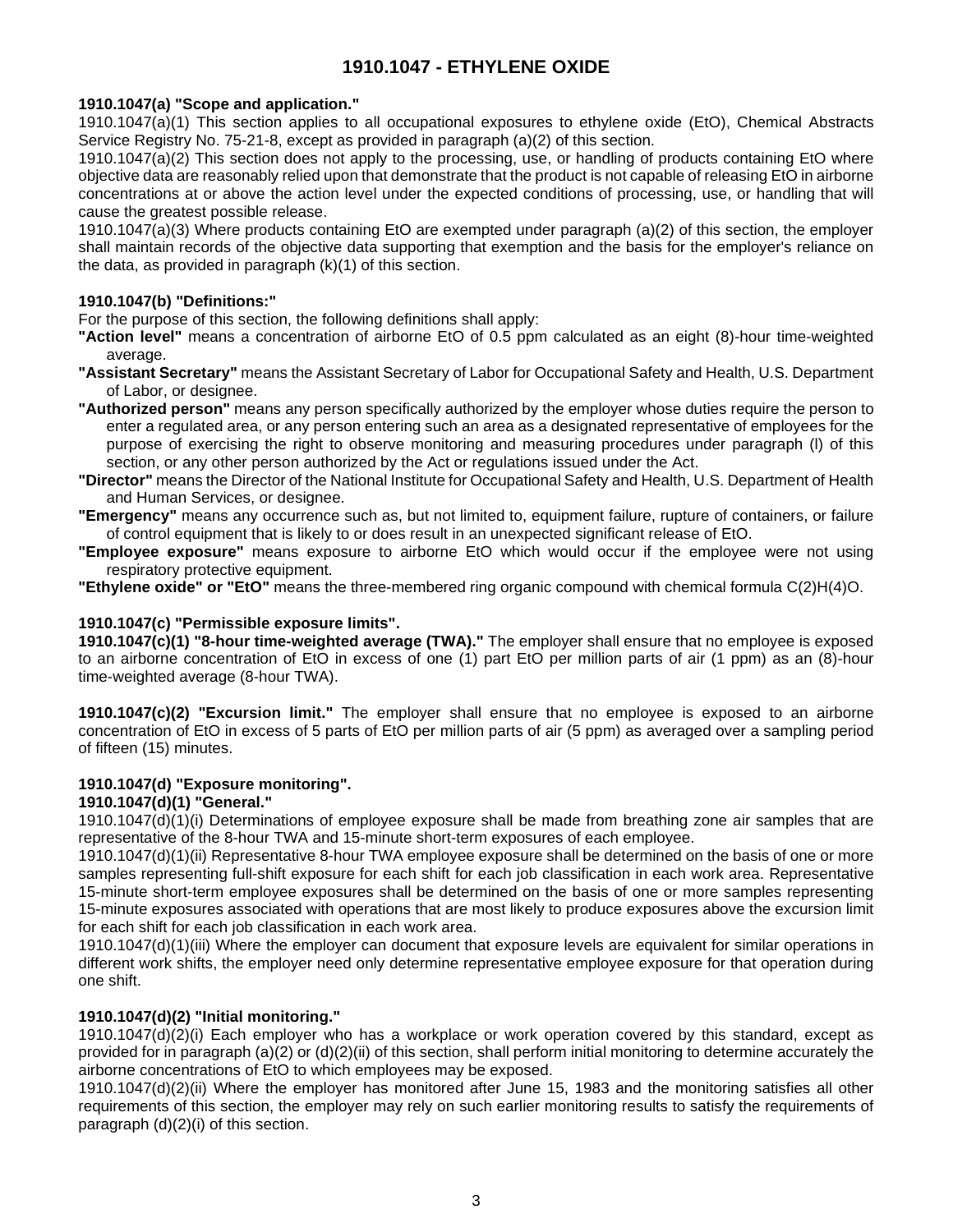1910.1047(d)(2)(iii) Where the employer has previously monitored for the excursion limit and the monitoring satisfies all other requirements of this section, the employer may rely on such earlier monitoring results to satisfy the requirements of paragraph (d)(2)(i) of this section.

### **1910.1047(d)(3) "Monitoring frequency (periodic monitoring)."**

1910.1047(d)(3)(i) If the monitoring required by paragraph (d)(2) of this section reveals employee exposure at or above the action level but at or below the 8-hour TWA, the employer shall repeat such monitoring for each such employee at least every 6 months.

1910.1047(d)(3)(ii) If the monitoring required by paragraph (d)(2)(i) of this section reveals employee exposure above the 8-hour TWA, the employer shall repeat such monitoring for each such employee at least every 3 months.

1910.1047(d)(3)(iii) The employer may alter the monitoring schedule from quarterly to semiannually for any employee for whom two consecutive measurements taken at least 7 days apart indicate that the employee's exposure has decreased to or below the 8-hour TWA.

1910.1047(d)(3)(iv) If the monitoring required by paragraph (d)(2)(i) of this section reveals employee exposure above the 15 minute excursion limit, the employer shall repeat such monitoring for each such employee at least every 3 months, and more often as necessary to evaluate exposure the employee's short-term exposures.

### **1910.1047(d)(4) "Termination of monitoring."**

1910.1047(d)(4)(i) If the initial monitoring required by paragraph (d)(2)(i) of this section reveals employee exposure to be below the action level, the employer may discontinue TWA monitoring for those employees whose exposures are represented by the initial monitoring.

1910.1047(d)(4)(ii) If the periodic monitoring required by paragraph (d)(3) of this section reveals that employee exposures, as indicated by at least two consecutive measurements taken at least 7 days apart, are below the action level, the employer may discontinue TWA monitoring for those employees whose exposures are represented by such monitoring.

1910.1047(d)(4)(iii) If the initial monitoring required by paragraph (d)(2)(i) of this section reveals employee exposure to be at or below the excursion limit, the employer may discontinue excursion limit monitoring for those employees whose exposures are represented by the initial monitoring.

1910.1047(d)(4)(iv) If the periodic monitoring required b paragraph (d)(3) of this section reveals that employee exposures, as indicated by at least two consecutive measurements taken at least 7 days apart, are at or below the excursion limit, the employer may discontinue excursion limit monitoring for those employees whose exposures are represented by such monitoring.

**1910.1047(d)(5) "Additional monitoring."** Notwithstanding the provisions of paragraph (d)(4) of this section, the employer shall institute the exposure monitoring required under paragraphs (d)(2)(i) and (d)(3) of this section whenever there has been a change in the production, process, control equipment, personnel or work practices that may result in new or additional exposures to EtO or when the employer has any reason to suspect that a change may result in new or additional exposures.

### **1910.1047(d)(6) "Accuracy of monitoring."**

1910.1047(d)(6)(i) Monitoring shall be accurate, to a confidence level of 95 percent, to within plus or minus 25 percent for airborne concentrations of EtO at the 1 ppm TWA and to within plus or minus 35 percent for airborne concentrations of EtO at the action level of 0.5 ppm.

1910.1047(d)(6)(ii) Monitoring shall be accurate, to a confidence level of 95 percent, to within plus or minus 35 percent for airborne concentrations of EtO at the excursion limit.

### **1910.1047(d)(7) "Employee notification of monitoring results."**

1910.1047(d)(7)(i) The employer must, within 15 working days after the receipt of the results of any monitoring performed under this section, notify each affected employee of these results either individually in writing or by posting the results in an appropriate location that is accessible to employees.

1910.1047(d)(7)(ii) The written notification required by paragraph (d)(7)(i) of this section shall contain the corrective action being taken by the employer to reduce employee exposure to or below the TWA and/or excursion limit, wherever monitoring results indicated that the TWA and/or excursion limit has been exceeded.

#### <span id="page-3-0"></span>**1910.1047(e) "Regulated Areas."**

1910.1047(e)(1) The employer shall establish a regulated area wherever occupational exposures to airborne concentrations of EtO may exceed the TWA or wherever the EtO concentration exceeds or can reasonably be expected to exceed the excursion limit.

1910.1047(e)(2) Access to regulated areas shall be limited to authorized persons.

1910.1047(e)(3) Regulated areas shall be demarcated in any manner that minimizes the number of employees within the regulated area.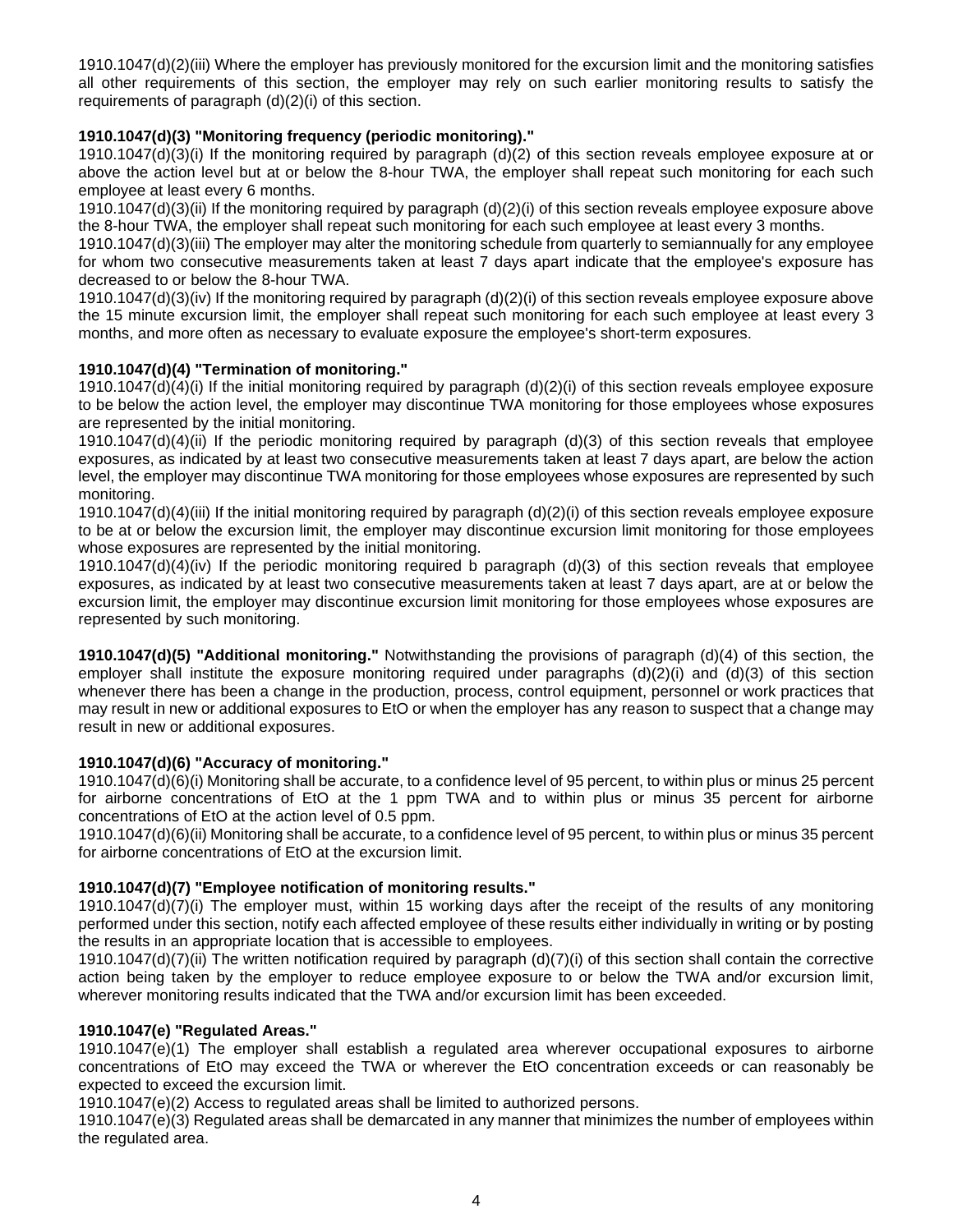### <span id="page-4-0"></span>**1910.1047(f) "Methods of compliance."**

# **1910.1047(f)(1) "Engineering controls and work practices."**

1910.1047(f)(1)(i) The employer shall institute engineering controls and work practices to reduce and maintain employee exposure to or below the TWA and to or below the excursion limit, except to the extent that such controls are not feasible.

1910.1047(f)(1)(ii) Wherever the feasible engineering controls and work practices that can be instituted are not sufficient to reduce employee exposure to or below the TWA and to or below the excursion limit, the employer shall use them to reduce employee exposure to the lowest levels achievable by these controls and shall supplement them by the use of respiratory protection that complies with the requirements of paragraph (g) of this section.

1910.1047(f)(1)(iii) Engineering controls are generally infeasible for the following operations: collection of quality assurance sampling from sterilized materials removal of biological indicators from sterilized materials: loading and unloading of tank cars; changing of ethylene oxide tanks on sterilizers; and vessel cleaning. For these operations, engineering controls are required only where the Assistant Secretary demonstrates that such controls are feasible.

# **1910.1047(f)(2) "Compliance program."**

1910.1047(f)(2)(i) Where the TWA or excursion limit is exceeded, the employer shall establish and implement a written program to reduce employee exposure to or below the TWA and to or below the excursion limit by means of engineering and work practice controls, as required by paragraph (f)(1) of this section, and by the use of respiratory protection where required or permitted under this section.

1910.1047(f)(2)(ii) The compliance program shall include a schedule for periodic leak detection surveys and a written plan for emergency situations, as specified in paragraph (h)(i) of this section.

1910.1047(f)(2)(iii) Written plans for a program required in paragraph (f)(2) shall be developed and furnished upon request for examination and copying to the Assistant Secretary, the Director, affected employees and designated employee representatives. Such plans shall be reviewed at least every 12 months, and shall be updated as necessary to reflect significant changes in the status of the employer's compliance program.

1910.1047(f)(2)(iv) The employer shall not implement a schedule of employee rotation as a means of compliance with the TWA or excursion limit.

# <span id="page-4-1"></span>**1910.1047(g) Respiratory protection and personal protective equipment.**

**1910.1047(g)(1) General.** For employees who use respirators required by this section, the employer must provide each employee an appropriate respirator that complies with the requirements of this paragraph. Respirators must be used during:

1910.1047(g)(1)(i) Periods necessary to install or implement feasible engineering and work-practice controls.

1910.1047(g)(1)(ii) Work operations, such as maintenance and repair activities and vessel cleaning, for which engineering and work-practice controls are not feasible.

1910.1047(g)(1)(iii) Work operations for which feasible engineering and work-practice controls are not yet sufficient to reduce employee exposure to or below the TWA.

1910.1047(g)(1)(iv) Emergencies.

**1910.1047(g)(2) Respirator program.** The employer must implement a respiratory protection program in accordance with § 1910.134(b) through (d) (except (d)(i)(iii)), and (f) through (m), which covers each employee required by this section to use a respirator.

# **1910.1047(g)(3) Respirator selection.** Employers must:

1910.1047(g)(3)(i) Select, and provide to employees, the appropriate respirators specified in paragraph (d)(3)(i)(A) of 29 CFR 1910.134; however, employers must not select or use half masks of any type because EtO may cause eye irritation or injury.

1910.1047(g)(3)(ii) Equip each air-purifying, full facepiece respirator with a front-or back-mounted canister approved for protection against ethylene oxide.

1910.1047(g)(3)(iii) For escape, provide employees with any respirator permitted for use under paragraphs (g)(3)(i) and (ii) of this standard.

**1910.1047(g)(4) Protective clothing and equipment.** When employees could have eye or skin contact with EtO or EtO solutions, the employer must select and provide, at no cost to the employee, appropriate protective clothing or other equipment in accordance with 29 CFR 1910.132 and 1910.133 to protect any area of the employee's body that may come in contact with the EtO or EtO solution, and must ensure that the employee wears the protective clothing and equipment provided.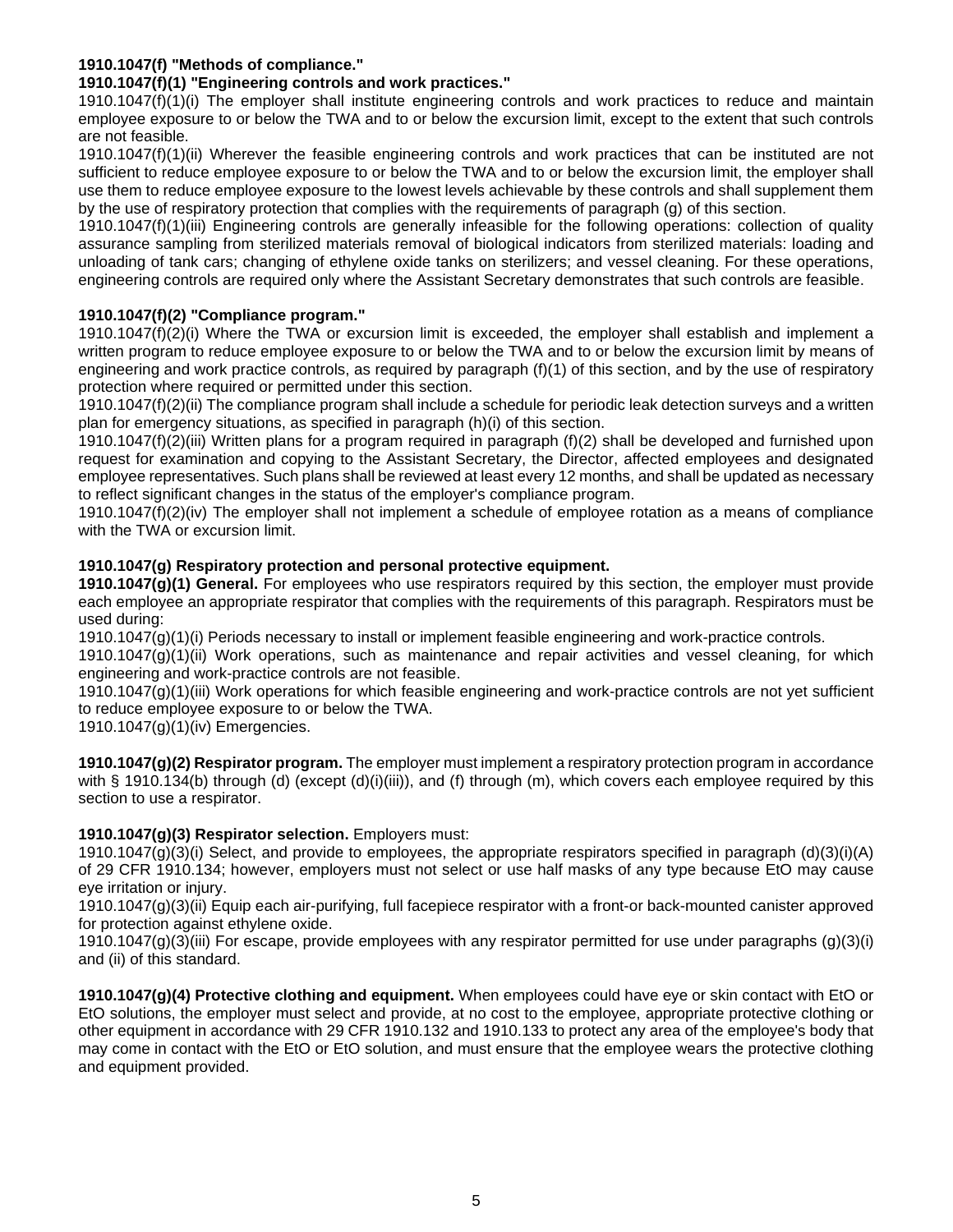#### <span id="page-5-0"></span>**1910.1047(h) "Emergency situations." 1910.1047(h)(1) "Written plan."**

1910.1047(h)(1)(i) A written plan for emergency situations shall be developed for each workplace where there is a possibility of an emergency. Appropriate portions of the plan shall be implemented in the event of an emergency.

1910.1047(h)(1)(ii) The plan shall specifically provide that employees engaged in correcting emergency conditions shall be equipped with respiratory protection as required by paragraph (g) of this section until the emergency is abated.

1910.1047(h)(1)(iii) The plan shall include the elements prescribed in 29 CFR 1910.38 and 29 CFR 1910.39, "Emergency action plans" and "Fire prevention plans," respectively.

**1910.1047(h)(2) "Alerting employees."** Where there is the possibility of employee exposure to EtO due to an emergency, means shall be developed to alert potentially affected employees of such occurrences promptly. Affected employees shall be immediately evacuated from the area in the event that an emergency occurs.

### <span id="page-5-1"></span>**1910.1047(i) "Medical Surveillance".**

### **1910.1047(i)(1) "General".**

### **1910.1047(i)(1)(i) "Employees covered."**

1910.1047(i)(1)(i)(A) The employer shall institute a medical surveillance program for all employees who are or may be exposed to EtO at or above the action level, without regard to the use of respirators, for at least 30 days a year.

1910.1047(i)(1)(i)(B) The employer shall make available medical examinations and consultations to all employees who have been exposed to EtO in an emergency situation.

**1910.1047(i)(1)(ii) "Examination by a physician."** The employer shall ensure that all medical examinations and procedures are performed by or under the supervision of a licensed physician, and are provided without cost to the employee, without loss of pay, and at a reasonable time and place.

### **1910.1047(i)(2) "Medical examinations and consultations."**

**1910.1047(i)(2)(i) Frequency.** The employer shall make available medical examinations and consultations to each employee covered under paragraph  $(i)(1)(i)$  of this section on the following schedules:

1910.1047(i)(2)(i)(A) Prior to assignment of the employee to an area where exposure may be at or above the action level for at least 30 days a year.

1910.1047(i)(2)(i)(B) At least annually each employee exposed at or above the action level for at least 30 days in the past year.

1910.1047(i)(2)(i)(C) At termination of employment or reassignment to an area where exposure to EtO is not at or above the action level for at least 30 days a year.

1910.1047(i)(2)(i)(D) As medically appropriate for any employee exposed during an emergency.

1910.1047(i)(2)(i)(E) As soon as possible, upon notification by an employee either (1) that the employee has developed signs or symptoms indicating possible overexposure to EtO, or (2) that the employee desires medical advice concerning the effects of current or past exposure to EtO on the employee's ability to produce a healthy child. 1910.1047(i)(2)(i)(F) If the examining physician determines that any of the examinations should be provided more frequently than specified, the employer shall provide such examinations to affected employees at the frequencies recommended by the physician.

### **1910.1047(i)(2)(ii) "Content."**

1910.1047(i)(2)(ii)(A) Medical examinations made available pursuant to paragraphs (i)(2)(i)(A) through (D) of this section shall include:

1910.1047(i)(2)(ii)(A)(1) A medical and work history with special emphasis directed to symptoms related to the pulmonary, hematologic, neurologic, and reproductive systems and to the eyes and skin.

1910.1047(i)(2)(ii)(A)(2) A physical examination with particular emphasis given to the pulmonary, hematologic, neurologic, and reproductive systems and to the eyes and skin.

1910.1047(i)(2)(ii)(A)(3) A complete blood count to include at least a white cell count (including differential cell count), red cell count, hematocrit, and hemoglobin.

1910.1047(i)(2)(ii)(A)(4) Any laboratory or other test which the examining physician deems necessary by sound medical practice.

1910.1047(i)(2)(ii)(B) The content of medical examinations or consultation made available pursuant to paragraph  $(i)(2)(i)(E)$  of this section shall be determined by the examining physician, and shall include pregnancy testing or laboratory evaluation of fertility, if requested by the employee and deemed appropriate by the physician.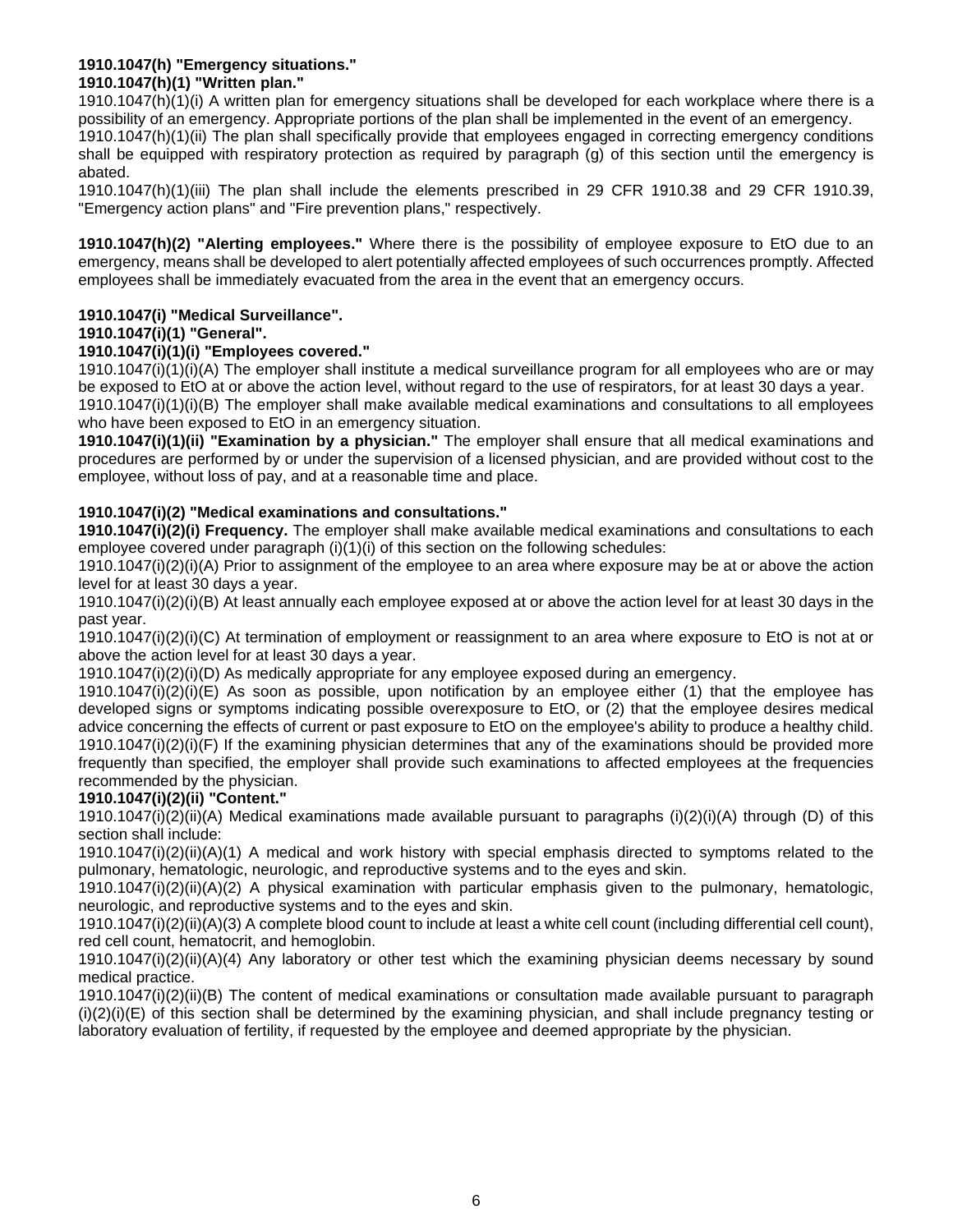**1910.1047(i)(3) "Information provided to the physician."** The employer shall provide the following information to the examining physician:

1910.1047(i)(3)(i) A copy of this standard and Appendices A, B, and C.

1910.1047(i)(3)(ii) A description of the affected employee's duties as they relate to the employee's exposure.

1910.1047(i)(3)(iii) The employee's representative exposure level or anticipated exposure level.

1910.1047(i)(3)(iv) A description of any personal protective and respiratory equipment used or to be used.

1910.1047(i)(3)(v) Information from previous medical examinations of the affected employee that is not otherwise available to the examining physician.

### **1910.1047(i)(4) "Physician's written opinion."**

1910.1047(i)(4)(i) The employer shall obtain a written opinion from the examining physician. This written opinion shall contain the results of the medical examination and shall include:

1910.1047(i)(4)(i)(A) The physician's opinion as to whether the employee has any detected medical conditions that would place the employee at an increased risk of material health impairment from exposure to EtO;

1910.1047(i)(4)(i)(B) Any recommended limitations on the employee or upon the use of personal protective equipment such as clothing or respirators; and

1910.1047(i)(4)(i)(C) A statement that the employee has been informed by the physician of the results of the medical examination and of any medical conditions resulting from EtO exposure that require further explanation or treatment. 1910.1047(i)(4)(ii) The employer shall instruct the physician not to reveal in the written opinion given to the employer specific findings or diagnoses unrelated to occupational exposure to EtO.

1910.1047(i)(4)(iii) The employer shall provide a copy of the physician's written opinion to the affected employee within 15 days from its receipt.

### <span id="page-6-0"></span>**1910.1047(j) Communication of hazards.**

### **1910.1047(j)(1) Hazard communication—general.**

1910.1047(j)(1)(i) Chemical manufacturers, importers, distributors and employers shall comply with all requirements of the Hazard Communication Standard (HCS) (§ 1910.1200) for EtO.

1910.1047(j)(1)(ii) In classifying the hazards of EtO at least the following hazards are to be addressed: Cancer; reproductive effects; mutagenicity; central nervous system; skin sensitization; skin, eye and respiratory tract irritation; acute toxicity effects; and flammability.

1910.1047(j)(1)(iii) Employers shall include EtO in the hazard communication program established to comply with the HCS (§ 1910.1200). Employers shall ensure that each employee has access to labels on containers of EtO and to safety data sheets, and is trained in accordance with the requirements of HCS and paragraph (j)(3) of this section.

# **1910.1047(j)(2) Signs and labels.**

### **1910.1047(j)(2)(i) Signs.**

1910.1047(j)(2)(i)(A) The employer shall post and maintain legible signs demarcating regulated areas and entrances or access ways to regulated areas that bear the following legend:

DANGER ETHYLENE OXIDE MAY CAUSE CANCER MAY DAMAGE FERTILITY OR THE UNBORN CHILD RESPIRATORY PROTECTION AND PROTECTIVE CLOTHING MAY BE REQUIRED IN THIS AREA AUTHORIZED PERSONNEL ONLY

1910.1047(j)(2)(i)(B) Prior to June 1, 2016, employers may use the following legend in lieu of that specified in paragraph  $(i)(2)(i)(A)$  of this section:

### DANGER ETHYLENE OXIDE CANCER HAZARD AND REPRODUCTIVE HAZARD AUTHORIZED PERSONNEL ONLY RESPIRATORS AND PROTECTIVE CLOTHING MAY BE REQUIRED TO BE WORN IN THIS AREA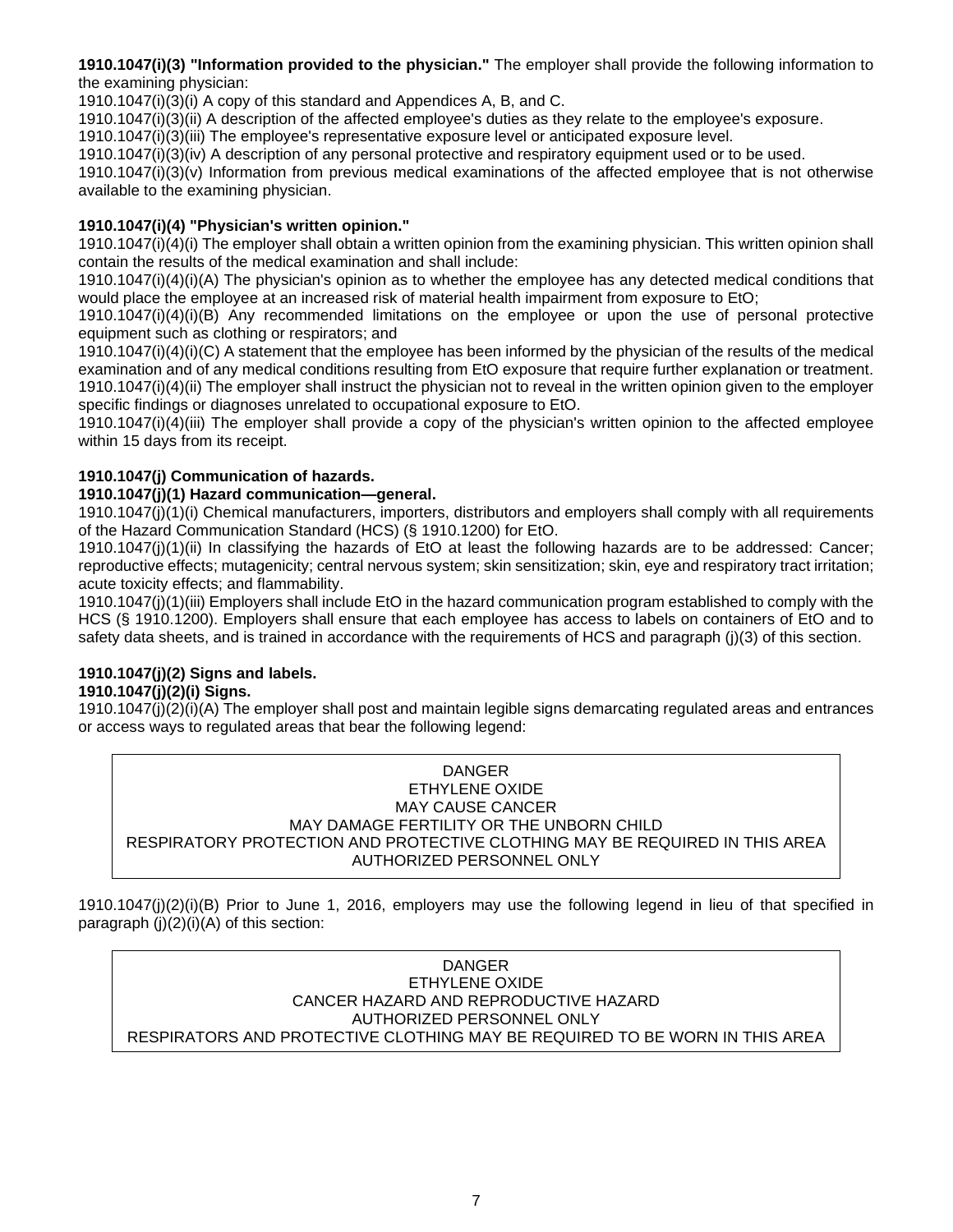### **1910.1047(j)(2)(ii) Labels.**

1910.1047(j)(2)(ii)(A) The employer shall ensure that labels are affixed to all containers of EtO whose contents are capable of causing employee exposure at or above the action level or whose contents may reasonably be foreseen to cause employee exposure above the excursion limit, and that the labels remain affixed when the containers of EtO leave the workplace. For the purposes of this paragraph (j)(2)(ii), reaction vessels, storage tanks, and pipes or piping systems are not considered to be containers.

1910.1047(j)(2)(ii)(B) Prior to June 1, 2015, employers may include the following information on containers of EtO in lieu of the labeling requirements in paragraph (j)(1)(i) of this section: 1910.1047(j)(2)(ii)(B)(1)

### DANGER CONTAINS ETHYLENE OXIDE CANCER HAZARD AND REPRODUCTIVE HAZARD

1910.1047(j)(2)(ii)(B)(2) A warning statement against breathing airborne concentrations of EtO.

1910.1047(j)(2)(ii)(C) The labeling requirements under this section do not apply where EtO is used as a pesticide, as such term is defined in the Federal Insecticide, Fungicide, and Rodenticide Act (7 U.S.C. 136 et seq.), when it is labeled pursuant to that Act and regulations issued under that Act by the Environmental Protection Agency.

### **1910.1047(j)(3) "Information and training."**

1910.1047(j)(3)(i) The employer shall provide employees who are potentially exposed to EtO at or above the action level or above the excursion limit with information and training on EtO at the time of initial assignment and at least annually thereafter.

1910.1047(j)(3)(ii) Employees shall be informed of the following:

1910.1047(j)(3)(ii)(A) The requirements of this section with an explanation of its contents, including Appendices A and B;

1910.1047(j)(3)(ii)(B) Any operations in their work area where EtO is present;

1910.1047(j)(3)(ii)(C) The location and availability of the written EtO final rule; and

1910.1047(j)(3)(ii)(D) The medical surveillance program required by paragraph (i) of this section with an explanation of the information in Appendix C.

1910.1047(j)(3)(iii) Employee training shall include at least:

1910.1047(j)(3)(iii)(A) Methods and observations that may be used to detect the presence or release of EtO in the work area (such as monitoring conducted by the employer, continuous monitoring devices, etc.);

1910.1047(j)(3)(iii)(B) The physical and health hazards of EtO;

1910.1047(j)(3)(iii)(C) The measures employees can take to protect themselves from hazards associated with EtO exposure, including specific procedures the employer has implemented to protect employees from exposure to EtO, such as work practices, emergency procedures, and personal protective equipment to be used; and

1910.1047(j)(3)(iii)(D) The details of the hazard communication program developed by the employer, including an explanation of the labeling system and how employees can obtain and use the appropriate hazard information.

# <span id="page-7-0"></span>**1910.1047(k) "Recordkeeping".**

### **1910.1047(k)(1) "Objective data for exempted operations."**

1910.1047(k)(1)(i) Where the processing, use, or handling of products made from or containing EtO are exempted from other requirements of this section under paragraph (a)(2) of this section, or where objective data have been relied on in lieu of initial monitoring under paragraph (d)(2)(ii) of this section, the employer shall establish and maintain an accurate record of objective data reasonably relied upon in support of the exemption.

1910.1047(k)(1)(ii) This record shall include at least the following information:

1910.1047(k)(1)(ii)(A) The product qualifying for exemption;

1910.1047(k)(1)(ii)(B) The source of the objective data;

1910.1047(k)(1)(ii)(C) The testing protocol, results of testing, and/or analysis of the material for the release of EtO; 1910.1047(k)(1)(ii)(D) A description of the operation exempted and how the data support the exemption; and

1910.1047(k)(1)(ii)(E) Other data relevant to the operations, materials, processing, or employee exposures covered by the exemption.

1910.1047(k)(1)(iii) The employer shall maintain this record for the duration of the employer's reliance upon such objective data.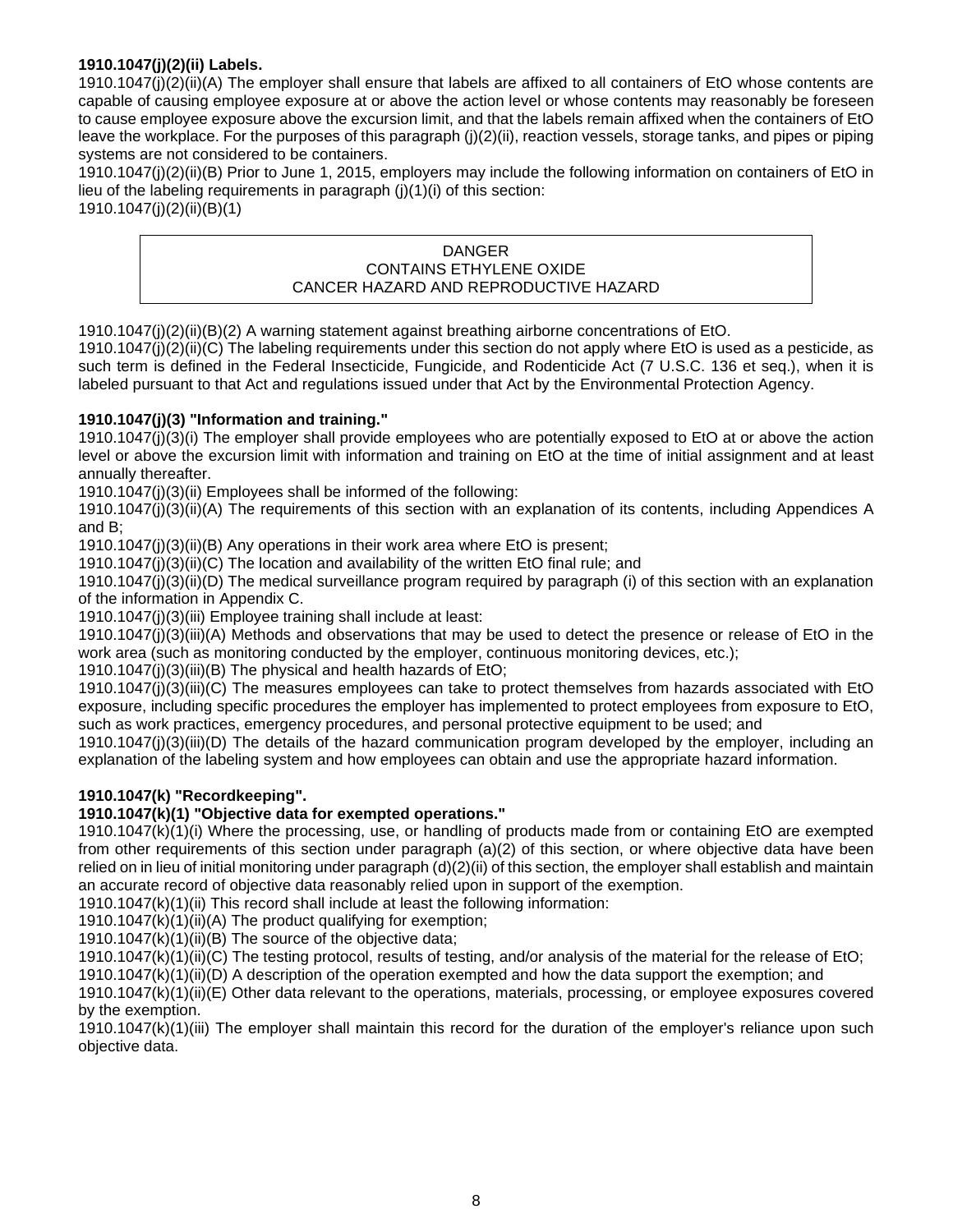#### **1910.1047(k)(2) "Exposure measurements."**

1910.1047(k)(2)(i) The employer shall keep an accurate record of all measurements taken to monitor employee exposure to EtO as prescribed in paragraph (d) of this section.

1910.1047(k)(2)(ii) This record shall include at least the following information:

1910.1047(k)(2)(ii)(A) The date of measurement;

1910.1047(k)(2)(ii)(B) The operation involving exposure to EtO which is being monitored;

1910.1047(k)(2)(ii)(C) Sampling and analytical methods used and evidence of their accuracy;

1910.1047(k)(2)(ii)(D) Number, duration, and results of samples taken;

 $1910.1047(k)(2)(ii)(E)$  Type of protective devices worn, if any; and

1910.1047(k)(2)(ii)(F) Name, number and exposure of the employees whose exposures are represented.

1910.1047(k)(2)(iii) The employer shall maintain this record for at least thirty (30) years, in accordance with 29 CFR 1910.1020.

### **1910.1047(k)(3) "Medical surveillance."**

1910.1047(k)(3)(i) The employer shall establish and maintain an accurate record for each employee subject to medical surveillance by paragraph (i)(1)(i) of this section, in accordance with 29 CFR 1910.1020.

1910.1047(k)(3)(ii) The record shall include at least the following information:

1910.1047(k)(3)(ii)(A) The name and number of the employee;

1910.1047(k)(3)(ii)(B) Physicians' written opinions;

1910.1047(k)(3)(ii)(C) Any employee medical complaints related to exposure to EtO; and

1910.1047(k)(3)(ii)(D) A copy of the information provided to the physician as required by paragraph (i)(3) of this section.

1910.1047(k)(3)(iii) The employer shall ensure that this record is maintained for the duration of employment plus thirty (30) years, in accordance with 29 CFR 1910.1020.

### **1910.1047(k)(4) "Availability."**

1910.1047(k)(4)(i) The employer, upon written request, shall make all records required to be maintained by this section available to the Assistant Secretary and the Director for examination and copying.

1910.1047(k)(4)(ii) The employer, upon request, shall make any exemption and exposure records required by paragraphs (k)(1) and (2) of this section available for examination and copying to affected employees, former employees, designated representatives and the Assistant Secretary, in accordance with 29 CFR 1910.1020 (a) through (e) and (g) through (i).

1910.1047(k)(4)(iii) The employer, upon request, shall make employee medical records required by paragraph (k)(3) of this section available for examination and copying to the subject employee, anyone having the specific written consent of the subject employee, and the Assistant Secretary, in accordance with 29 CFR 1910.1020.

**1910.1047(k)(5) "Transfer of records."** The employer shall comply with the requirements concerning transfer of records set forth in 29 CFR 1910.1020(h).

#### <span id="page-8-0"></span>**1910.1047(l) "Observation of monitoring".**

**1910.1047(l)(1) "Employee observation."** The employer shall provide affected employees or their designated representatives an opportunity to observe any monitoring of employee exposure to EtO conducted in accordance with paragraph (d) of this section.

**1910.1047(l)(2) "Observation procedures."** When observation of the monitoring of employee exposure to EtO requires entry into an area where the use of protective clothing or equipment is required, the observer shall be provided with and be required to use such clothing and equipment and shall comply with all other applicable safety and health procedures.

### <span id="page-8-1"></span>**1910.1047(m) [Reserved]**

### <span id="page-8-2"></span>**1910.1047(n) "Appendices."**

The information contained in the appendices is not intended by itself to create any additional obligations not otherwise imposed or to detract from any existing obligation.

[61 FR 5507, Feb. 13, 1996; 63 FR 1152, Jan. 8, 1998; 67 FR 67965, Nov. 7, 2002; 70 FR 1143, Jan. 5, 2005; 71 FR 16672 and 16673, April 3, 2006; 71 FR 50190, August 24, 2006; 73 FR 75586, Dec. 12, 2008; 76 FR 33609, June 8, 2011; 77 FR 17783, March 26, 2012; 84 FR 21477, May 14, 2019]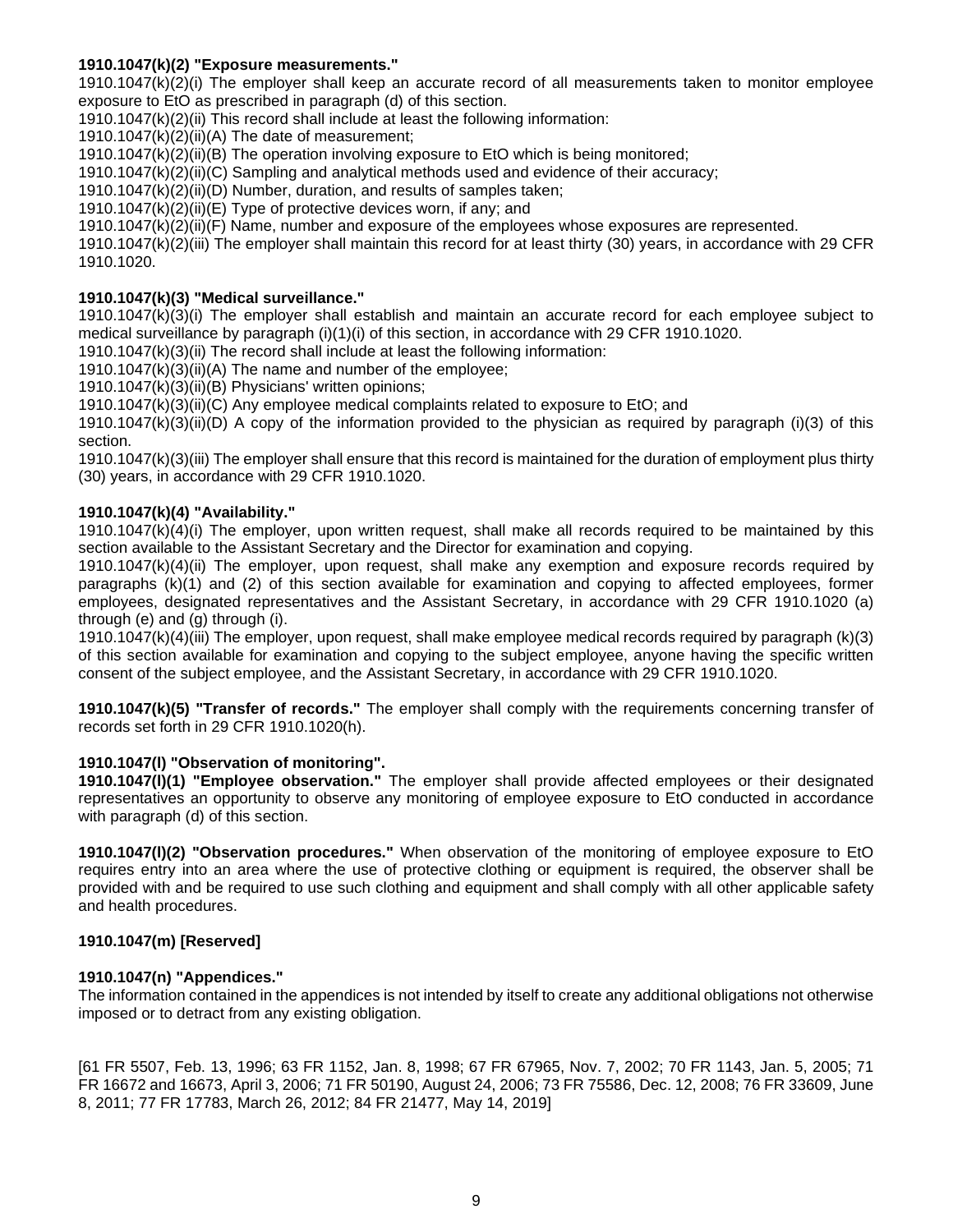# **1910.1047 APPENDIX A SUBSTANCE SAFETY DATA SHEET FOR ETHYLENE OXIDE (Non-Mandatory)**

#### Table of Contents:

<span id="page-9-2"></span><span id="page-9-1"></span><span id="page-9-0"></span>

#### <span id="page-9-3"></span>**I. SUBSTANCE IDENTIFICATION**

A. Substance: Ethylene oxide (C(2)H(4)O).

B. Synonyms: dihydrooxirene, dimethylene oxide, EO, 1,2-epoxyethane, EtO, ETO, oxacyclopropane, oxane, oxidoethane, alpha/beta-oxidoethane, oxiran, oxirane.

C. Ethylene oxide can be found as a liquid or vapor.

D. EtO is used in the manufacture of ethylene glycol, surfactants, ethanolamines, glycol ethers, and other organic chemicals. EtO is also used as a sterilant and fumigant.

E. Appearance and odor: Colorless liquid below 10.7 deg. C (51.3 deg. F) or colorless gas with ether-like odor detected at approximately 700 parts EtO per million parts of air (700 ppm).

F. Permissible Exposure: Exposure may not exceed 1 part EtO per million parts of air averaged over the 8-hour workday.

#### <span id="page-9-4"></span>**II. HEALTH HAZARD DATA**

A. Ethylene oxide can cause bodily harm if you inhale the vapor, if it comes into contact with your eyes or skin, or if you swallow it.

B. Effects of overexposure:

1. Ethylene oxide in liquid form can cause eye irritation and injury to the cornea, frostbite, and severe irritation and blistering of the skin upon prolonged or confined contact. Ingestion of EtO can cause gastric irritation and liver injury. Acute effects from inhalation of EtO vapors include respiratory irritation and lung injury, headache, nausea, vomiting, diarrhea, shortness of breath, and cyanosis (blue or purple coloring of skin). Exposure has also been associated with the occurrence of cancer, reproductive effects, mutagenic changes, neurotoxicity, and sensitization.

1. EtO has been shown to cause cancer in laboratory animals and has been associated with higher incidences of cancer in humans. Adversere productive effects and chromosome damage may also occur from EtO exposure.

a. Reporting signs and symptoms: You should inform your employer if you develop any signs or symptoms and suspect that they are caused by exposure to EtO.

#### <span id="page-9-5"></span>**III. EMERGENCY FIRST AID PROCEDURES**

**A. Eye exposure:** If EtO gets into your eyes, wash your eyes immediately with large amounts of water, lifting the lower and upper eyelids. Get medical attention immediately. Contact lenses should not be worn when working with this chemical.

**B. Skin exposure:** If EtO gets on your skin, immediately wash the contaminated skin with water. If EtO soaks through your clothing, especially your shoes, remove the clothing immediately and wash the skin with water using an emergency deluge shower. Get medical attention immediately. Thoroughly wash contaminated clothing before reusing. Contaminated leather shoes or other leather articles should not be reused and should be discarded.

**C. Inhalation:** If large amounts of EtO are inhaled, the exposed person must be moved to fresh air at once. If breathing has stopped, perform cardiopulmonary resuscitation. Keep the affected person warm and at rest. Get medical attention immediately.

**D. Swallowing:** When EtO has been swallowed, give the person large quantities of water immediately. After the water has been swallowed, try to get the person to vomit by having him or her touch the back of the throat with his or her finger. Do not make an unconscious person vomit. Get medical attention immediately.

<span id="page-9-6"></span>**E. Rescue:** Move the affected person from the hazardous exposure. If the exposed person has been overcome, attempt rescue only after notifying at least one other person of the emergency and putting into effect established emergency procedures. Do not become a casualty yourself. Understand your emergency rescue procedures and know the location of the emergency equipment before the need arises.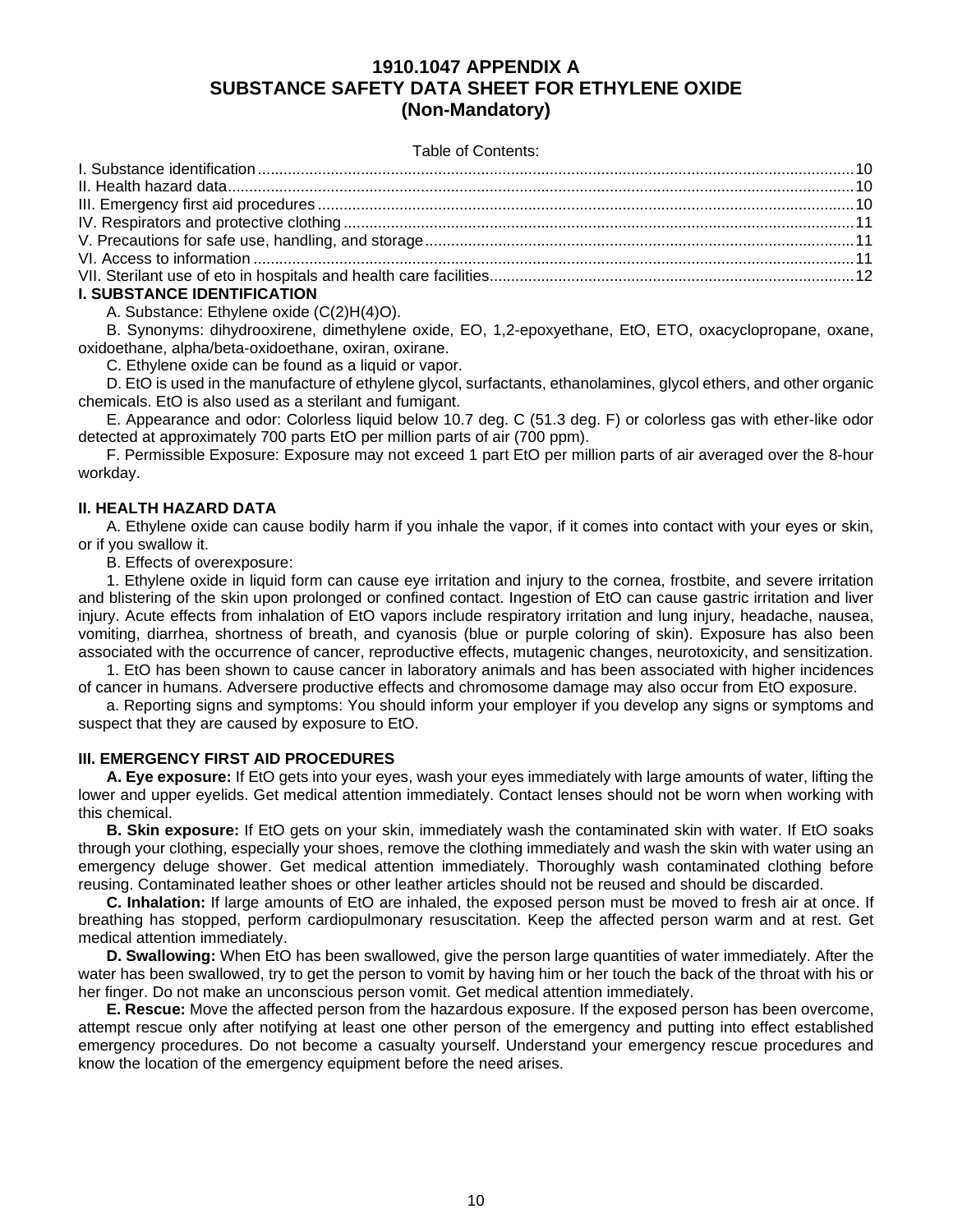#### **IV. RESPIRATORS AND PROTECTIVE CLOTHING**

**A. Respirators.** You may be required to wear a respirator for nonroutine activities, in emergencies, while your employer is in the process of reducing EtO exposures through engineering controls, and in areas where engineering controls are not feasible. As of the effective date of this standard, only air-supplied, positive-pressure, full-facepiece respirators are approved for protection against EtO. If air-purifying respirators are worn in the future, they must have a label issued by the National Institute for Occupational Safety and Health under the provisions of 42 CFR part 84 stating that the respirators have been approved for use with ethylene oxide. For effective protection, respirators must fit your face and head snugly. Respirators must not be loosened or removed in work situations where their use is required.

EtO does not have a detectable odor except at levels well above the permissible exposure limits. If you can smell EtO while wearing a respirator, proceed immediately to fresh air. If you experience difficulty breathing while wearing a respirator, tell your employer.

**B. Protective clothing:** You may be required to wear impermeable clothing, gloves, a face shield, or other appropriate protective clothing to prevent skin contact with liquid EtO or EtO-containing solutions. Where protective clothing is required, your employer must provide clean garments to you as necessary to assure that the clothing protects you adequately.

Replace or repair protective clothing that has become torn or otherwise damaged.

EtO must never be allowed to remain on the skin. Clothing and shoes which are not impermeable to EtO should not be allowed to become contaminated with EtO, and if they do, the clothing should be promptly removed and decontaminated. Contaminated leather shoes should be discarded. Once EtO penetrates shoes or other leather articles, they should not be worn again.

**C. Eye protection:** You must wear splashproof safety goggles in areas where liquid EtO or EtO-containing solutions may contact your eyes. In addition, contact lenses should not be worn in areas where eye contact with EtO can occur.

#### <span id="page-10-0"></span>**V. PRECAUTIONS FOR SAFE USE, HANDLING, AND STORAGE**

A. EtO is a flammable liquid, and its vapors can easily form explosive mixtures in air.

B. EtO must be stored in tightly closed containers in a cool, well-ventilated area, away from heat, sparks, flames, strong oxidizers, alkalines, and acids, strong bases, acetylide-forming metals such as copper, silver, mercury and their alloys.

C. Sources of ignition such as smoking material, open flames and some electrical devices are prohibited wherever EtO is handled, used, or stored in a manner that could create a potential fire or explosion hazard.

D. You should use non-sparking tools when opening or closing metal containers of EtO, and containers must be bonded and grounded in the rare instances in which liquid EtO is poured or transferred.

E. Impermeable clothing wet with liquid EtO or EtO-containing solutions may be easily ignited. If you are wearing impermeable clothing and are splashed with liquid EtO or EtO-containing solution, you should immediately remove the clothing while under an emergency deluge shower.

F. If your skin comes into contact with liquid EtO or EtO-containing solutions, you should immediately remove the EtO using an emergency deluge shower.

G. You should not keep food, beverages, or smoking materials in regulated areas where employee exposures are above the permissible exposure limits.

H. Fire extinguishers and emergency deluge showers for quick drenching should be readily available, and you should know where they are and how to operate them.

I. Ask your supervisor where EtO is used in your work area and for any additional plant safety and health rules.

#### <span id="page-10-1"></span>**VI. ACCESS TO INFORMATION**

A. Each year, your employer is required to inform you of the information contained in this standard and appendices for EtO. In addition, your employer must instruct you in the proper work practices for using EtO emergency procedures, and the correct use of protective equipment.

B. Your employer is required to determine whether you are being exposed to EtO. You or your representative has the right to observe employee measurements and to record the results obtained. Your employer is required to inform you of your exposure. If your employer determine that you are being overexposed, he or she is required to inform you of the actions which are being taken to reduce your exposure to within permissible exposure limits.

C. Your employer is required to keep records of your exposures and medical examinations. These exposure records must be kept by the employer for at least thirty (30) years. Medical records must be kept for the period of your employment plus thirty (30) years.

<span id="page-10-2"></span>D. Your employer is required to release your exposure and medical records to your physician or designated representative upon your written request.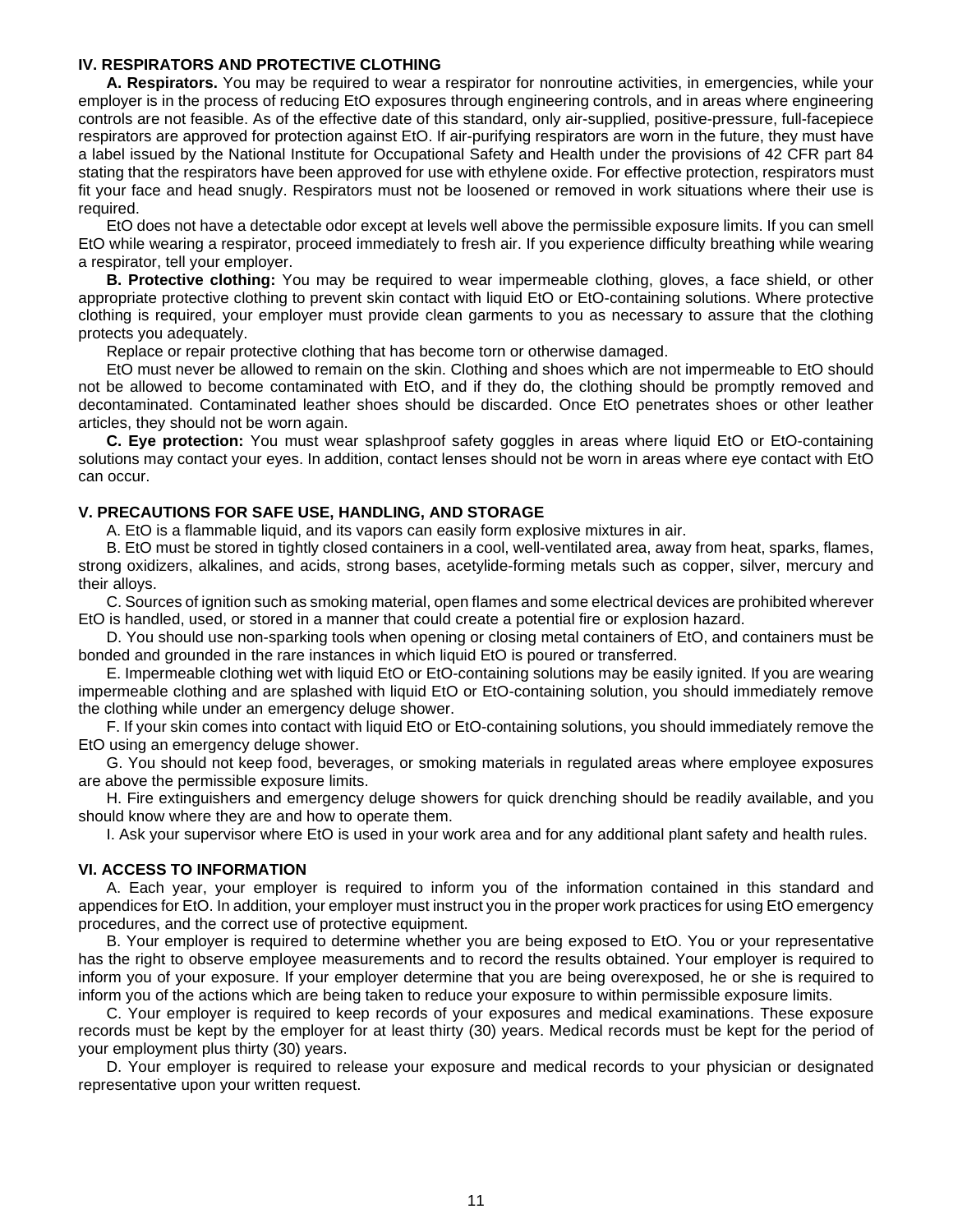#### **VII. STERILANT USE OF ETO IN HOSPITALS AND HEALTH CARE FACILITIES**

This section of Appendix A, for informational purposes, sets forth EPA's recommendations for modifications in workplace design and practice in hospitals and health care facilities for which the Environmental Protection Agency has registered EtO for uses as a sterilant or fumigant under the Federal Insecticide, Fungicide, and Rodenticide Act, 7 U.S.C. 136 et seq. These new recommendations, published in the Federal Register by EPA at 49 FR 15268, as modified in today's Register, are intended to help reduce the exposure of hospital and health care workers to EtO to 1 ppm. EPA's recommended workplace design and workplace practice are as follows:

#### **1. Workplace Design**

**a. Installation of gas line hand valves.** Hand valves must be installed on the gas supply line at the connection to the supply cylinders to minimize leakage during cylinder change.

**b. Installation of capture boxes.** Sterilizer operations result in a gas/water discharge at the completion of the process. This discharge is routinely piped to a floor drain which is generally located in an equipment or an adjacent room. When the floor drain is not in the same room as the sterilizer and workers are not normally present, all that is necessary is that the room be well ventilated.

The installation of a "capture box" will be required for those work place layouts where the floor drain is located in the same room as the sterilizer or in a room where workers are normally present. A "capture box" is a piece of equipment that totally encloses the floor drain where the discharge from the sterilizer is pumped. The "capture box" is to be vented directly to a non-recirculating or dedicated ventilation system. Sufficient air intake should be allowed at the bottom of the box to handle the volume of air that is ventilated from the top of the box. The "capture box" can be made of metal, plastic, wood or other equivalent material. The box is intended to reduce levels of EtO discharged into the work room atmosphere. The use of a "capture box" is not required if: (1) The vacuum pump discharge floor drain is located in a well ventilated equipment or other room where workers are not normally present or (2) the water sealed vacuum pump discharges directly to a closed sealed sewer line (check local plumbing codes).

If it is impractical to install a vented "capture box" and a well ventilated equipment or other room is not feasible, a box that can be sealed over the floor drain may be used if: (1) The floor drain is located in a room where workers are not normally present and EtO cannot leak into an occupied area, and (2) the sterilizer in use is less than 12 cubic feet in capacity (check local plumbing codes).

#### **c. Ventilation of aeration units**

i. Existing aeration units. Existing units must be vented to a non-recirculating or dedicated system or vented to an equipment or other room where workers are not normally present and which is well ventilated. Aerator units must be positioned as close as possible to the sterilizer to minimize the exposure from the off-gassing of sterilized items.

ii. Installation of new aerator units (where none exist). New aerator units must be vented as described above for existing aerators. Aerators must be in place by July 1, 1986.

**d. Ventilation during cylinder change**. Workers may be exposed to short but relatively high levels of EtO during the change of gas cylinders. To reduce exposure from this route, users must select one of three alternatives designed to draw off gas that may be released when the line from the sterilizer to the cylinder is disconnected:

i. Location of cylinders in a well ventilated equipment room or other room where workers are not normally present. ii. Installation of a flexible hose (at least 4" in diameter) to a non-recirculating or dedicated ventilation system and located in the area of cylinder change in such a way that the hose can be positioned at the point where the sterilizer gas line is disconnected from the cylinder.

iii. Installation of a hood that is part of a non-recirculating or dedicated system and positioned no more than one foot above the point where the change of cylinders takes place.

**e. Ventilation of sterilizer door area.** One of the major sources of exposure to EtO occurs when the sterilizer door is opened following the completion of the sterilization process. In order to reduce this avenue of exposure, a hood or metal canopy closed on each end must be installed over the sterilizer door. The hood or metal canopy must be connected to a non-recirculating or dedicated ventilation system or one that exhausts gases to a well ventilated equipment or other room where workers are not normally present. A hood or canopy over the sterilizer door is required for use even with those sterilizers that have a purge cycle and must be in place by July 1, 1986.

**f. Ventilation of sterilizer relief valve.** Sterilizers are typically equipped with a safety relief device to release gas in case of increased pressure in the sterilizer. Generally, such relief devices are used on pressure vessels. Although these pressure relief devices are rarely opened for hospital and health care sterilizers, it is suggested that they be designed to exhaust vapor from the sterilizer by one of the following methods:

i. Through a pipe connected to the outlet of the relief valve ventilated directly outdoors at a point high enough to be away from passersby, and not near any windows that open, or near any air conditioning or ventilation air intakes.

ii. Through a connection to an existing or new non-recirculating or dedicated ventilation system.

iii. Through a connection to a well ventilated equipment or other room where workers are not normally present.

**g. Ventilation systems.** Each hospital and health care facility affected by this notice that uses EtO for the sterilization of equipment and supplies must have a ventilation system which enables compliance with the requirements of section (b) through (f) in the manner described in these sections and within the timeframes allowed. Thus, each affected hospital and health care facility must have or install a non-recirculating or dedicated ventilation equipment or other room where workers are not normally present in which to vent EtO.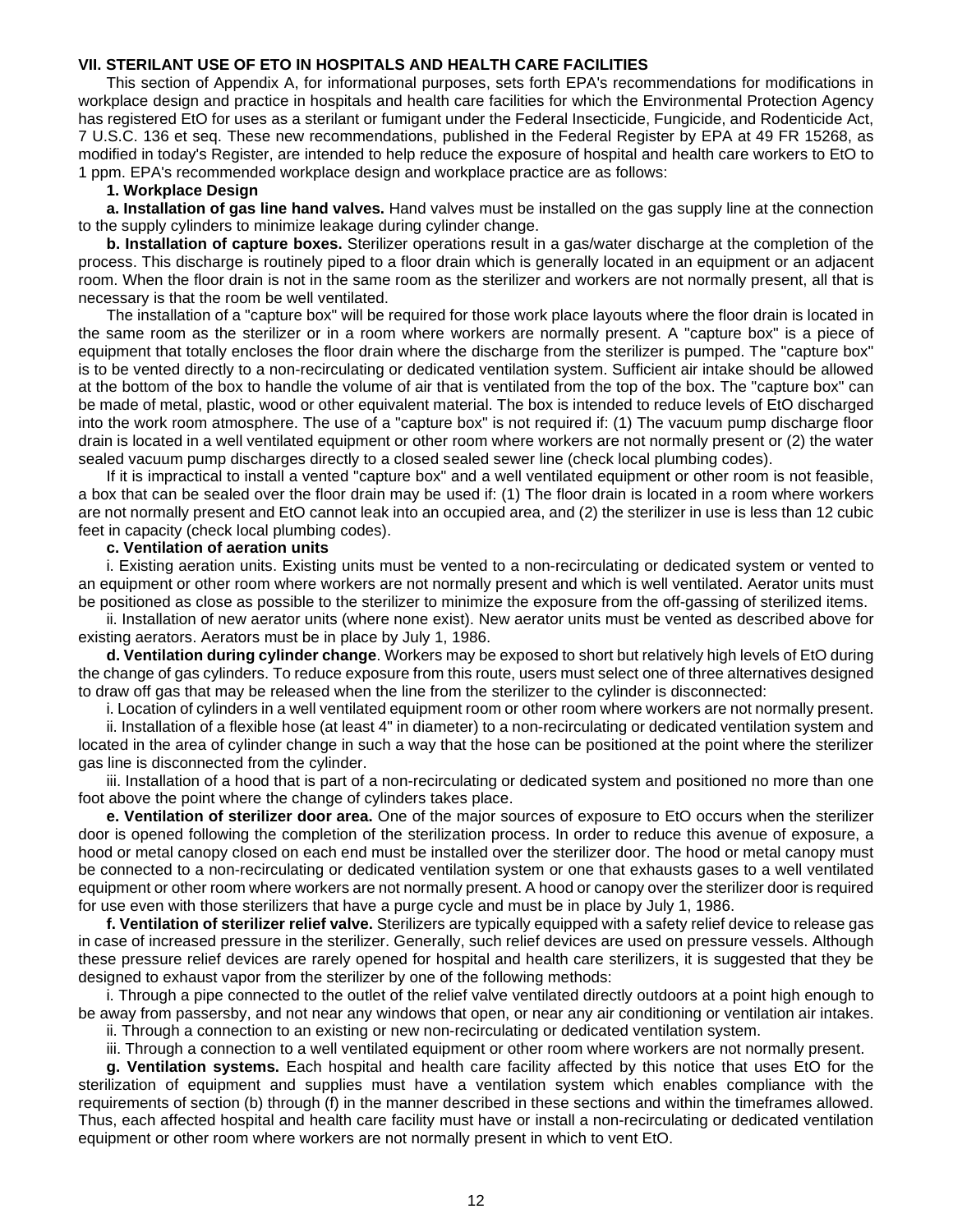**h. Installation of alarm systems.** An audible and visual indicator alarm system must be installed to alert personnel of ventilation system failures, i.e., when the ventilation fan motor is not working.

#### **2. Workplace Practices**

All the workplace practices discussed in this unit must be permanently posted near the door of each sterilizer prior to use by any operator.

**a. Changing of supply line filters.** Filters in the sterilizer liquid line must be changed when necessary, by the following procedure:

i. Close the cylinder valve and the hose valve.

ii. Disconnect the cylinder hose (piping) from the cylinder.

iii. Open the hose valve and bleed slowly into a proper ventilating system at or near the in-use supply cylinders.

iv. Vacate the area until the line is empty.

v. Change the filter.

vi. Reconnect the lines and reverse the value position.

vii. Check hoses, filters, and valves for leaks with a fluorocarbon leak detector (for those sterilizers using the 88 percent chlorofluorocarbon, 12 percent ethylene oxide mixture (12/88)).

#### **b. Restricted access area.**

i. Areas involving use of EtO must be designated as restricted access areas. They must be identified with signs or floor marks near the sterilizer door, aerator, vacuum pump floor drain discharge, and in-use cylinder storage.

ii. All personnel must be excluded from the restricted area when certain operations are in progress, such as discharging a vacuum pump, emptying a sterilizer liquid line, or venting a non-purge sterilizer with the door ajar or other operations where EtO might be released directly into the face of workers.

#### **c. Door opening procedures.**

i. Sterilizers with purge cycles. A load treated in a sterilizer equipped with a purge cycle should be removed immediately upon completion of the cycle (provided no time is lost opening the door after cycle is completed). If this is not done, the purge cycle should be repeated before opening door.

ii. Sterilizers without purge cycles. For a load treated in a sterilizer not equipped with a purge cycle, the sterilizer door must be ajar 6" for 15 minutes, and then fully opened for at least another 15 minutes before removing the treated load. The length of time of the second period should be established by peak monitoring for one hour after the two 15-minute periods suggested. If the level is above 10 ppm time-weighted average for 8 hours, more time should be added to the second waiting period (door wide open). However, in no case may the second period be shortened to less than 15 minutes.

#### **d. Chamber unloading procedures.**

i. Procedures for unloading the chamber must include the use of baskets or rolling carts, or baskets and rolling tables to transfer treated loads quickly, thus avoiding excessive contact with treated articles, and reducing the duration of exposures.

ii. If rolling carts are used, they should be pulled not pushed by the sterilizer operators to avoid off-gassing exposure.

**e. Maintenance.** A written log should be instituted and maintained documenting the date of each leak detection and any maintenance procedures undertaken. This is a suggested use practice and is not required.

i. Leak detection. Sterilizer door gaskets, cylinder and vacuum piping, hoses, filters, and valves must be checked for leaks under full pressure with a Fluorocarbon leak detector (for 12/88 systems only) every two weeks by maintenance personnel. Also, the cylinder piping connections must be checked after changing cylinders. Particular attention in leak detection should be given to the automatic solenoid valves that control the flow of EtO to the sterilizer. Specifically, a check should be made at the EtO gasline entrance port to the sterilizer, while the sterilizer door is open and the solenoid valves are in a closed position.

ii. Maintenance procedures. Sterilizer/areator door gaskets, valves, and fittings must be replaced when necessary as determined by maintenance personnel in their bi-weekly checks; in addition, visual inspection of the door gaskets for cracks, debris, and other foreign substances should be conducted daily by the operator.

[63 FR 1152, Jan. 8, 1998]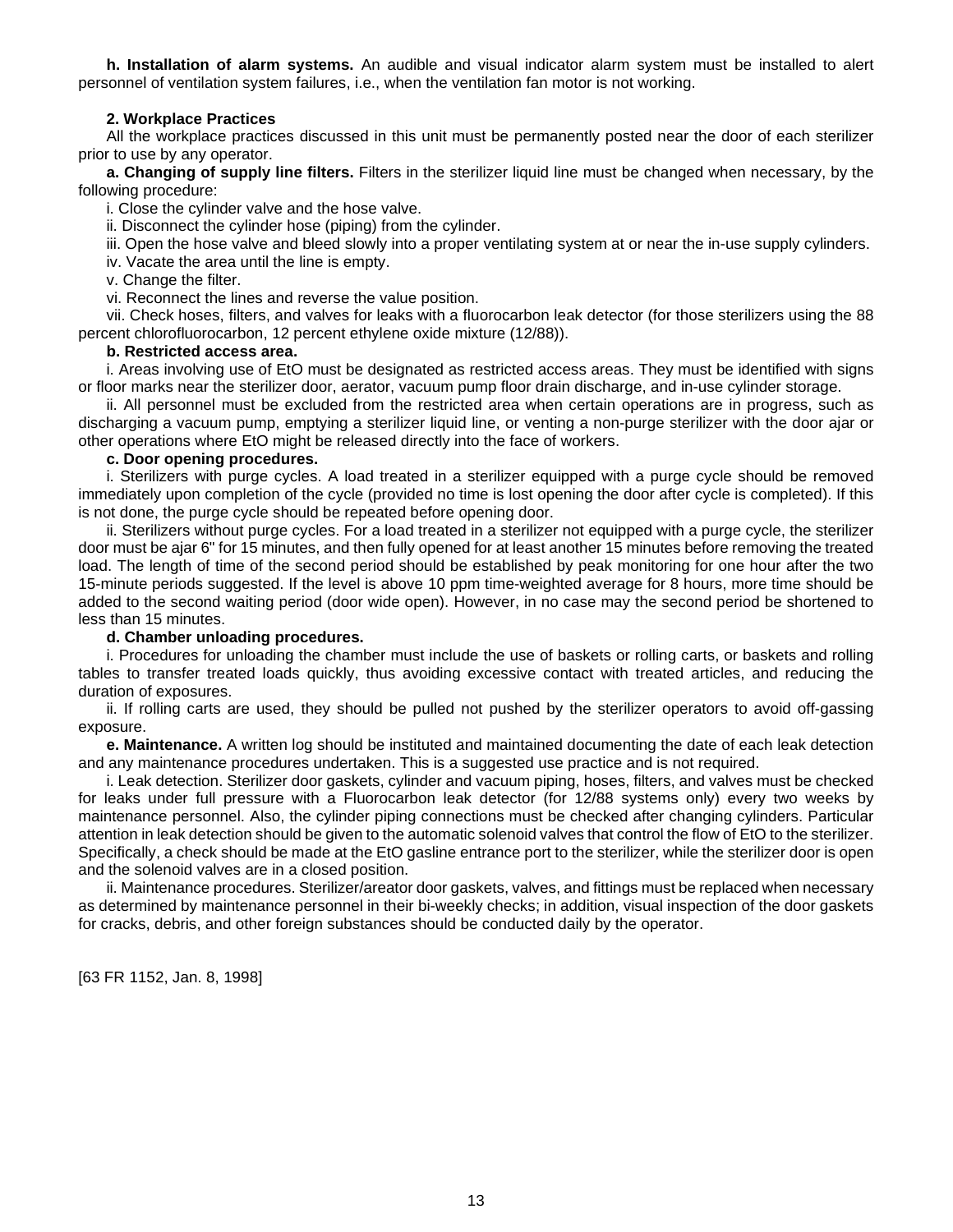# **1910.1047 APPENDIX B SUBSTANCE TECHNICAL GUIDELINES FOR ETHYLENE OXIDE (Non-Mandatory)**

#### Table of Contents:

<span id="page-13-2"></span><span id="page-13-1"></span><span id="page-13-0"></span>

### <span id="page-13-3"></span>**I. Physical and Chemical Data**

#### **A. Substance identification:**

1. Synonyms: Dihydrooxirene, dimethylene oxide, EO, 1,2-epoxyethane, EtO, ETO, oxacyclopropane, oxane, oxidoethane, alpha/beta-oxidoethane, oxiran, oxirane.

- 2. Formula:  $(C_2H_4O)$ .
- 3. Molecular weight: 44.06

### **B. Physical data:**

- 1. Boiling point: (760 mm Hg): 10.70°C (51.3°F);
- 2. Specific gravity (water = 1):  $0.87$  (at  $20^{\circ}$ C or  $68^{\circ}$ F)
- 3. Vapor density (air  $= 1$ ): 1.49;
- 4. Vapor pressure (at  $20^{\circ}$ C): 1,095 mm Hg;
- 5. Solubility in water: complete;

6. Appearance and odor: colorless liquid; gas at temperature above 10.7°F or 51.3°C with ether-like odor above 700 ppm.

### <span id="page-13-4"></span>**II. Fire, Explosion, and Reactivity Hazard Data**

**A. Fire:** 

- 1. Flash point: less than  $0^{\circ}F$  (open cup);
- 2. Stability: decomposes violently at temperatures above 800°F;
- 3. Flammable limits in air, percent by volume: Lower: 3, Upper: 100;
- 4. Extinguishing media: Carbon dioxide for small fires, polymer or alcohol foams for large fires;

5. Special fire fighting procedures: Dilution of ethylene oxide with 23 volumes of water renders it non-flammable;

6. Unusual fire and explosion hazards: Vapors of EtO will burn without the presence of air or other oxidizers. EtO vapors are heavier than air and may travel along the ground and be ignited by open flames or sparks at locations remote from the site at which EtO is being used.

7. For purposes of compliance with the requirements of 29 CFR 1910.106, EtO is classified as a flammable gas. For example, 7,500 ppm, approximately one-fourth of the lower flammable limit, would be considered to pose a potential fire and explosion hazard.

8. For purposes of compliance with 29 CFR 1910.155, EtO is classified as a Class B fire.

9. For purposes of compliance with 29 CFR 1919.307, locations classified as hazardous due to the presence of EtO shall be Class I.

#### **B. Reactivity:**

1. Conditions contributing to instability: EtO will polymerize violently if contaminated with aqueous alkalies, amines, mineral acids, metal chlorides, or metal oxides. Violent decomposition will also occur at temperatures above 800<sup>o</sup>F;

- 2. Incompatibilities: Alkalines and acids;
- 3. Hazardous decomposition products: Carbon monoxide and carbon dioxide.

#### <span id="page-13-5"></span>**III. Spill, Leak, and Disposal Procedures**

A. If EtO is spilled or leaked, the following steps should be taken:

1. Remove all ignition sources.

2. The area should be evacuated at once and re-entered only after the area has been thoroughly ventilated and washed down with water.

B. Persons not wearing appropriate protective equipment must be restricted from areas of spills or leaks until cleanup has been completed.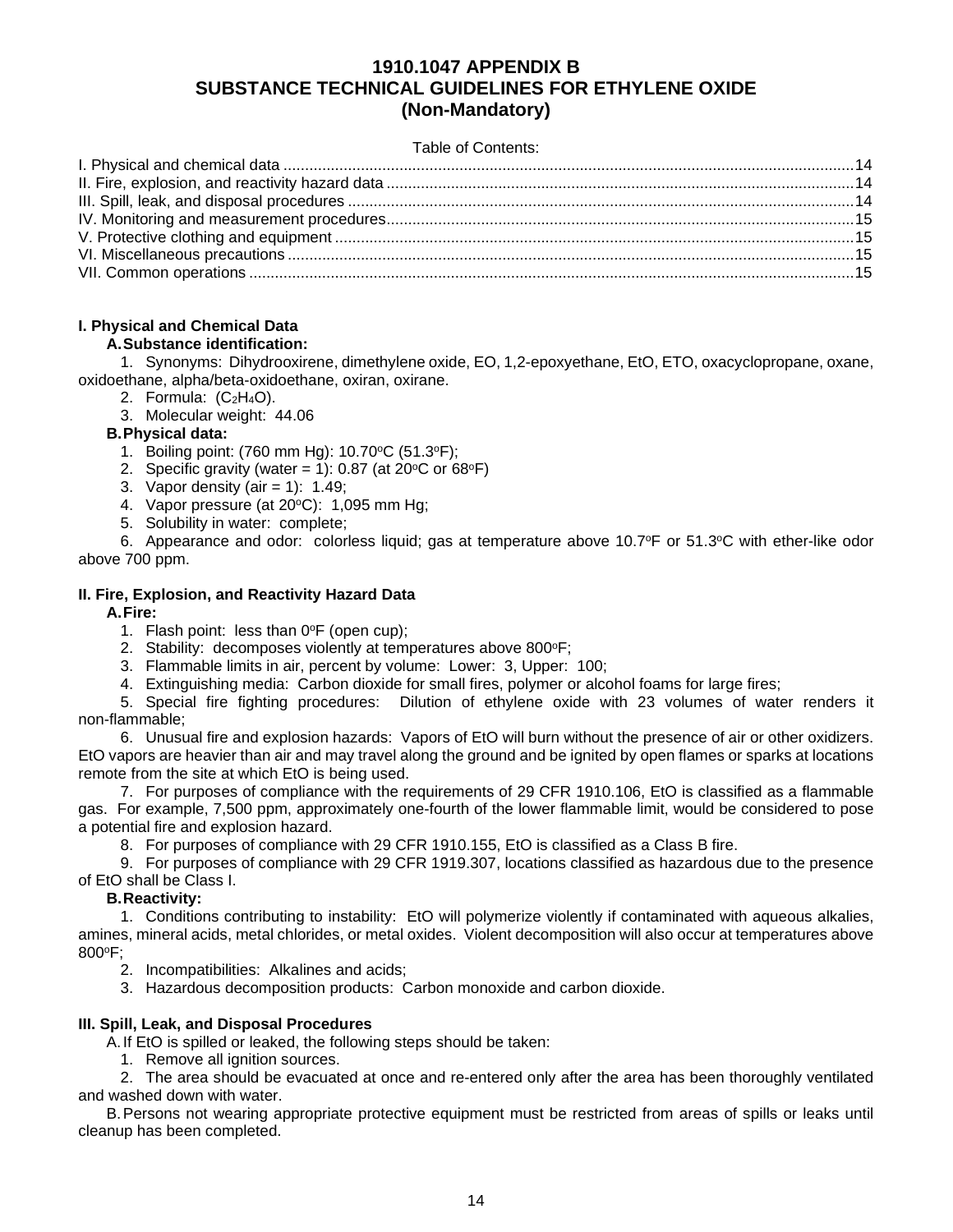C. Waste disposal methods: Waste material shall be disposed of in a manner that is not hazardous to employees or to the general population. In selecting the method of waste disposal, applicable local, State, and Federal regulations should be consulted.

#### <span id="page-14-0"></span>**IV. Monitoring and Measurement Procedures**

A. Exposure above the Permissible Exposure Limit;

1. Eight-hour exposure evaluation: Measurements taken for the purpose of determining employee exposure under this section are best taken with consecutive samples covering the full shift. Air samples must be taken in the employee's breathing zone (air that would most nearly represent that inhaled by the employee.)

2. Monitoring techniques: The sampling and analysis under this section may be performed by collection of the EtO vapor on charcoal adsorption tubes or other composition adsorption tubes, with subsequent chemical analysis. Sampling and analysis may also be performed by instruments such as real-time continuous monitoring systems, portable direct reading instruments, or passive dosimeters as long as measurements taken using these methods accurately evaluate the concentration of EtO in employees' breathing zones.

Appendix D describes the validated method of sampling and analysis which has been tested by OSHA for use with EtO. Other available methods are also described in Appendix D. The employer has the obligation of selecting a monitoring method which meets the accuracy and precision requirements of the standard under his unique field conditions. The standard requires that the method of monitoring must be accurate, to a 95 percent confidence level, to plus or minus 25 percent for concentrations of EtO at 1 ppm, and to plus or minus 35 percent for concentrations at 0.5 ppm. In addition to the method described in Appendix D, there are numerous other methods available for monitoring for EtO in the workplace. Details on these other methods have been submitted by various companies to the rulemaking record, and are available at the OSHA Docket Office.

B. Since many of the duties relating to employee exposure are dependent on the results of measurement procedures, employers must assure that the evaluation of employee exposures is performed by a technically qualified person.

#### <span id="page-14-1"></span>**V. Protective Clothing and Equipment**

Employees shall be provided with and required to wear appropriate protective clothing wherever there is significant potential for skin contact with liquid EtO or EtO-containing solutions. Protective clothing shall include impermeable coveralls or similar full-body work clothing, gloves, and head coverings, as appropriate to protect areas of the body which may come in contact with liquid EtO or EtO-containing solutions.

Employers must ascertain that the protective garments are impermeable to EtO. Permeable clothing, including items made of rubber, and leather shoes should not be allowed to become contaminated with liquid EtO. If permeable clothing does become contaminated, it should be immediately removed, while the employee is under an emergency deluge shower. If leather footwear or other leather garments become wet from EtO they should be discarded and not worn again, because leather absorbs EtO and holds it against the skin.

Any protective clothing that has been damaged or is otherwise found to be defective should be repaired or replaced. Clean protective clothing should be provided to the employee as necessary to assure employee protection. Whenever impermeable clothing becomes wet with liquid EtO, it should be washed down with water before being removed by the employee. Employees are also required to wear splash-proof safety goggles where there is any possibility of EtO contacting the eyes.

#### <span id="page-14-2"></span>**VI. Miscellaneous Precautions**

A. Store EtO in tightly closed containers in a cool, well-ventilated area and take all necessary precautions to avoid any explosion hazard.

B. Non-sparking tools must be used to open and close metal containers. These containers must be effectively grounded and bonded.

C. Do not incinerate EtO cartridges, tanks or other containers.

D. Employers shall advise employees of all areas and operations where exposure to EtO occurs.

#### <span id="page-14-3"></span>**VII. Common Operations**

Common operations in which exposure to EtO is likely to occur include the following: Manufacture of EtO, surfactants, ethanolamines, glycol, ethers, and specialty chemicals, and use as a sterilant in the hospital, health product and spice industries.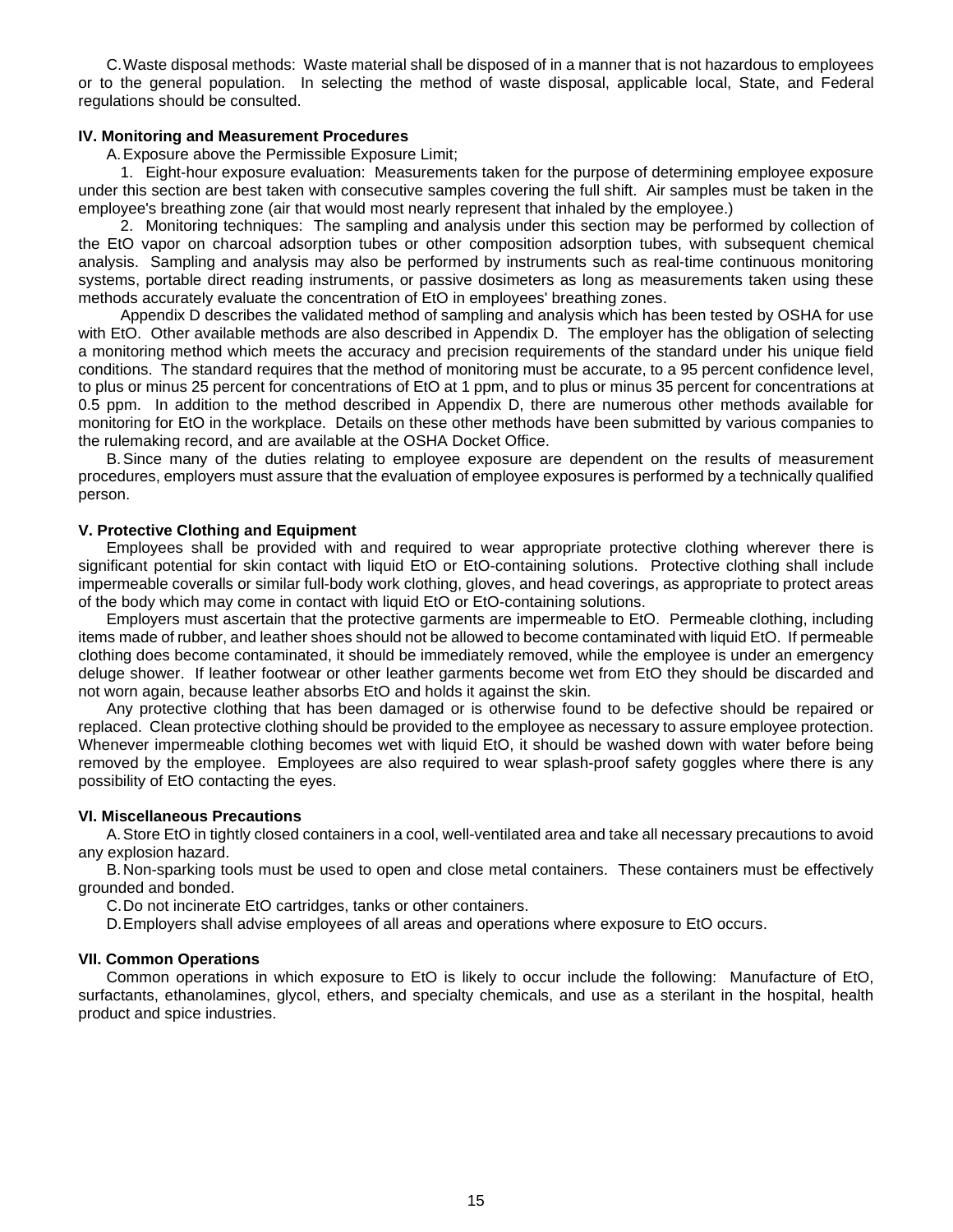# **1910.1047 APPENDIX C MEDICAL SURVEILLANCE GUIDELINES FOR ETHYLENE OXIDE (Non-Mandatory)**

#### Table of Contents:

<span id="page-15-2"></span><span id="page-15-1"></span><span id="page-15-0"></span>

#### <span id="page-15-3"></span>**I. Route of Entry**

Inhalation.

#### <span id="page-15-4"></span>**II. Toxicology**

Clinical evidence of adverse effects associated with the exposure to EtO is present in the form of increased incidence of cancer in laboratory animals (leukemia, stomach, brain), mutation in offspring in animals, and resorptions and spontaneous abortions in animals and human populations respectively. Findings in humans and experimental animals exposed to airborne concentrations of EtO also indicate damage to the genetic material (DNA). These include hemoglobin alkylation, unscheduled DNA synthesis, sister chromatid exchange chromosomal aberration, and functional sperm abnormalities.

Ethylene oxide in liquid form can cause eye irritation and injury to the cornea, frostbite, severe irritation, and blistering of the skin upon prolonged or confined contact. Ingestion of EtO can cause gastric irritation and liver injury. Other effects from inhalation of EtO vapors include respiratory irritation and lung injury, headache, nausea, vomiting, diarrhea, dyspnea and cyanosis.

#### <span id="page-15-5"></span>**III. Signs and Symptoms of Acute Overexposure**

The early effects of acute overexposure to EtO are nausea and vomiting, headache, and irritation of the eyes and respiratory passages. The patient may notice a "peculiar taste" in the mouth. Delayed effects can include pulmonary edema, drowsiness, weakness, and incoordination. Studies suggest that blood cell changes, an increase in chromosomal aberrations, and spontaneous abortion may also be causally related to acute overexposure to EtO.

Skin contact with liquid or gaseous EtO causes characteristic burns and possibly even an allergic-type sensitization. The edema and erythema occurring from skin contact with EtO progress to vesiculation with a tendency to coalesce into blebs with desquamation. Healing occurs within three weeks, but there may be a residual brown pigmentation. A 40-80% solution is extremely dangerous, causing extensive blistering after only brief contact. Pure liquid EtO causes frostbite because of rapid evaporation. In contrast, the eye is relatively insensitive to EtO, but there may be some irritation of the cornea.

Most reported acute effects of occupational exposure to EtO are due to contact with EtO in liquid phase. The liquid readily penetrates rubber and leather, and will produce blistering if clothing or footwear contaminated with EtO are not removed.

#### <span id="page-15-6"></span>**IV. Surveillance and Preventive Considerations**

As noted above, exposure to EtO has been linked to an increased risk of cancer and reproductive effects including decreased male fertility, fetotoxicity, and spontaneous abortion. EtO workers are more likely to have chromosomal damage than similar groups not exposed to EtO. At the present, limited studies of chronic effects in humans resulting from exposure to EtO suggest a causal association with leukemia. Animal studies indicate leukemia and cancers at other sites (brain, stomach) as well. The physician should be aware of the findings of these studies in evaluating the health of employees exposed to EtO.

Adequate screening tests to determine an employee's potential for developing serious chronic diseases, such as cancer, from exposure to EtO do not presently exist. Laboratory tests may, however, give evidence to suggest that an employee is potentially overexposed to EtO. It is important for the physician to become familiar with the operating conditions in which exposure to EtO is likely to occur. The physician also must become familiar with the signs and symptoms that indicate a worker is receiving otherwise unrecognized and unacceptable exposure to EtO. These elements are especially important in evaluating the medical and work histories and in conducting the physical exam. When an unacceptable exposure in an active employee is identified by the physician, measures taken by the employer to lower exposure should also lower the risk of serious long-term consequences.

The employer is required to institute a medical surveillance program for all employees who are or will be exposed to EtO at or above the action level (0.5 ppm) for at least 30 days per year, without regard to respirator use. All examinations and procedures must be performed by or under the supervision of a licensed physician at a reasonable time and place for the employee and at no cost to the employee.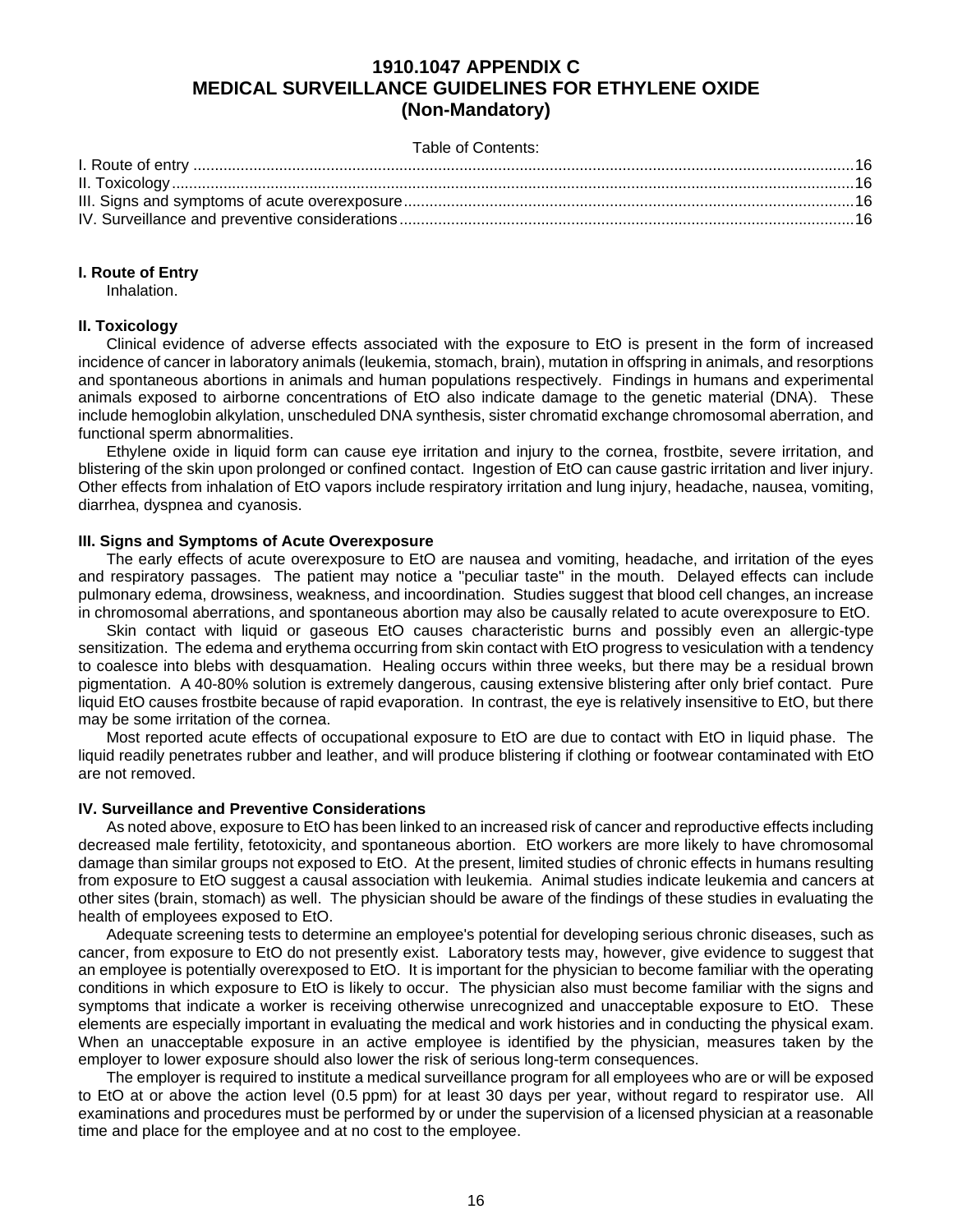Although broad latitude in prescribing specific tests to be included in the medical surveillance program is extended to the examining physician, OSHA requires inclusion of the following elements in the routine examination:

(i) Medical and work histories with special emphasis directed to symptoms related to the pulmonary, hematologic, neurologic, and reproductive systems and to the eyes and skin.

(ii) Physical examination with particular emphasis given to the pulmonary, hematologic, neurologic, and reproductive systems and to the eyes and skin.

(iii) Complete blood count to include at least a white cell count (including differential cell count), red cell count, hematocrit, and hemoglobin.

(iv) Any laboratory or other test which the examining physician deems necessary by sound medical practice.

If requested by the employee, the medical examinations shall include pregnancy testing or laboratory evaluation of fertility as deemed appropriate by the physician.

In certain cases, to provide sound medical advice to the employer and the employee, the physician must evaluate situations not directly related to EtO. For example, employees with skin diseases may be unable to tolerate wearing protective clothing. In addition those with chronic respiratory diseases may not tolerate the wearing of negative pressure (air purifying) respirators. Additional tests and procedures that will help the physician determine which employees are medically unable to wear such respirators should include: An evaluation of cardiovascular function, a baseline chest x-ray to be repeated at five year intervals, and a pulmonary function test to be repeated every three years. The pulmonary function test should include measurement of the employee's forced vital capacity (FVC), forced expiratory volume at one second (FEV(1)), as well as calculation of the ratios of FEV(1) to FVC, and measured FVC and measured FEV(1) to expected values corrected for variation due to age, sex, race, and height.

The employer is required to make the prescribed tests available at least annually to employees who are or will be exposed at or above the action level, for 30 or more days per year; more often than specified if recommended by the examining physician; and upon the employee's termination of employment or reassignment to another work area. While little is known about the long term consequences of high short-term exposures, it appears prudent to monitor such affected employees closely in light of existing health data. The employer shall provide physician recommended examinations to any employee exposed to EtO in emergency conditions. Likewise, the employer shall make available medical consultations including physician recommended exams to employees who believe they are suffering signs or symptoms of exposure to EtO.

The employer is required to provide the physician with the following information: a copy of this standard and its appendices; a description of the affected employee's duties as they relate to the employee exposure level; and information from the employee's previous medical examinations which is not readily available to the examining physician. Making this information available to the physician will aid in the evaluation of the employee's health in relation to assigned duties and fitness to wear personal protective equipment, when required.

The employer is required to obtain a written opinion from the examining physician containing the results of the medical examinations; the physician's opinion as to whether the employee has any detected medical conditions which would place the employee at increased risk of material impairment of his or her health from exposure to EtO; any recommended restrictions upon the employee's exposure to EtO, or upon the use of protective clothing or equipment such as respirators; and a statement that the employee has been informed by the physician of the results of the medical examination and of any medical conditions which require further explanation or treatment. This written opinion must not reveal specific findings or diagnoses unrelated to occupational exposure to EtO, and a copy of the opinion must be provided to the affected employee.

The purpose in requiring the examining physician to supply the employer with a written opinion is to provide the employer with a medical basis to aid in the determination of initial placement of employees and to assess the employee's ability to use protective clothing and equipment.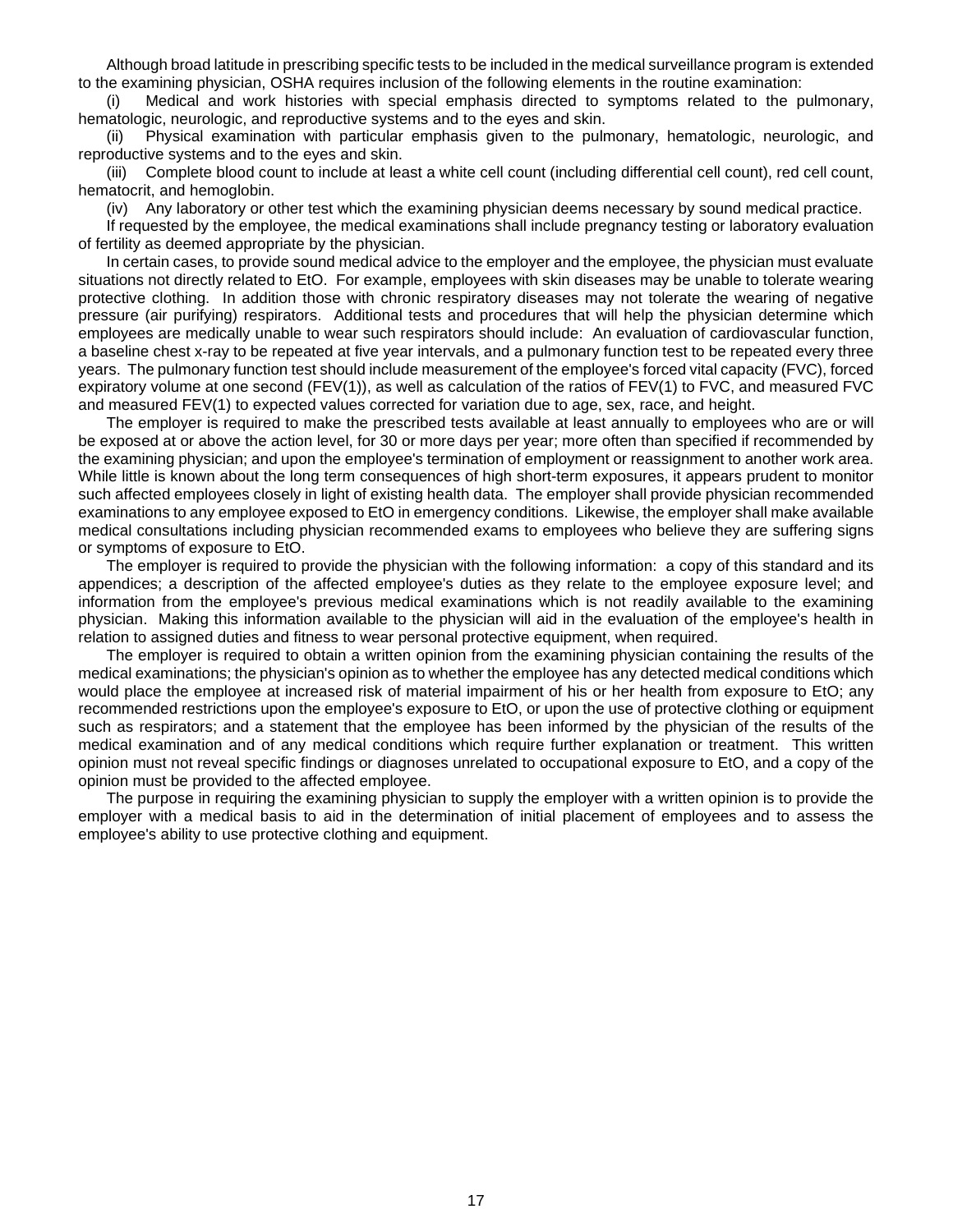# **1910.1047 APPENDIX D Sampling And Analytical Methods For Ethylene Oxide (Non-Mandatory)**

#### Table of Contents:

<span id="page-17-2"></span><span id="page-17-1"></span><span id="page-17-0"></span>

A number of methods are available for monitoring employee exposures to EtO. Most of these involve the use of charcoal tubes and sampling pumps, followed by analysis of the samples by gas chromatograph. The essential differences between the charcoal tube methods include, among others, the use of different desorbing solvents, the use of different lots of charcoal, and the use of different equipment for analysis of the samples.

Besides charcoal, methods using passive dosimeters, gas sampling bags, impingers, and detector tubes have been utilized for determination of EtO exposure. In addition, there are several commercially available portable gas analyzers and monitoring units.

This appendix contains details for the method which has been tested at the OSHA Analytical Laboratory in Salt Lake City. Inclusion of this method in the appendix does not mean that this method is the only one which will be satisfactory. Copies of descriptions of other methods available are available in the rulemaking record, and may be obtained from the OSHA Docket Office. These include the Union Carbide, Dow Chemical, 3M, and DuPont methods, as well as NIOSH Method S-286. These methods are briefly described at the end of this appendix.

Employers who note problems with sample breakthrough using the OSHA or other charcoal methods should try larger charcoal tubes. Tubes of larger capacity are available. In addition, lower flow rates and shorter sampling times should be beneficial in minimizing breakthrough problems. Whatever method the employer chooses, he must assure himself of the method's accuracy and precision under the unique conditions present in his workplace.

#### **ETHYLENE OXIDE**

Method No.: 30. Matrix: Air. Target Concentration: 1.0 ppm (1.8 mg/m(3)).

Procedure: Samples are collected on two charcoal tubes in series and desorbed with 1 percent CS(2) in benzene. The samples are derivatized with HBr and treated with sodium carbonate. Analysis is done by gas chromatography with an electron capture detector.

Recommended Air Volume and Sampling Rate: 1 liter and 0.05 Lpm.

Detection Limit of the Overall Procedure: 13.3 ppb (0.024 mg/m<sup>(3)</sup>) (Based on 1.0 liter air sample).

Reliable Quantitation Limit: 52.2 ppb  $(0.094 \text{ mg/m}^{(3)})$  (Based on 1.0 liter air sample).

Standard Error of Estimate: 6.59 percent (See Backup Section 4.6).

Special Requirements: Samples must be analyzed within 15 days of sampling date.

Status of Method: The sampling and analytical method has been subjected to the established evaluation procedures of the Organic Method Evaluations Branch.

Date: August 1981.

Chemist: Wayne D. Potter.

#### **ORGANIC SOLVENTS BRANCH, OSHA ANALYTICAL LABORATORY, SALT LAKE CITY, UTAH**

#### <span id="page-17-3"></span>**1. General Discussion.**

#### **1.1 Background.**

#### **1.1.1 History of Procedure.**

Ethylene oxide samples analyzed at the OSHA Laboratory have normally been collected on activated charcoal and desorbed with carbon disulfide. The analysis is performed with a gas chromatograph equipped with a FID (Flame ionization detector) as described in NIOSH Method S286 (Ref. 5.1). This method is based on a PEL of 50 ppm and has a detection limit of about 1 ppm.

Recent studies have prompted the need for a method to analyze and detect ethylene oxide at very low concentrations.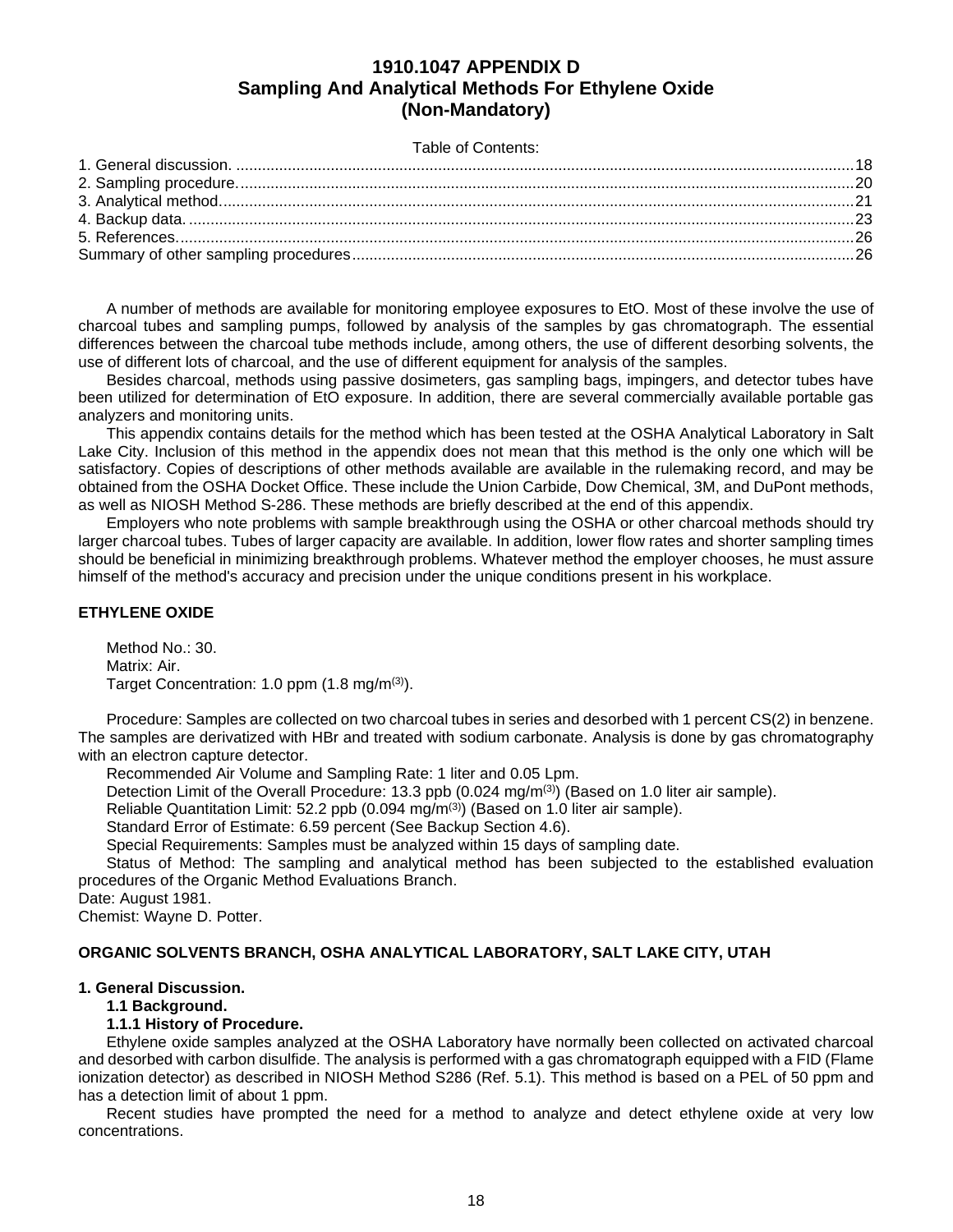Several attempts were made to form an ultraviolet (UV) sensitive derivative with ethylene oxide for analysis with HPLC. Among those tested that gave no detectable product were: p-anisidine, methylimidazole, aniline, and 2,3,6-trichlorobenzoic acid. Each was tested with catalysts such as triethylamine, aluminum chloride, methylene chloride and sulfuric acid but no detectable derivative was produced.

The next derivatization attempt was to react ethylene oxide with HBr to form 2-bromoethanol. This reaction was successful. An ECD (electron capture detector) gave a very good response for 2-bromoethanol due to the presence of bromine. The use of carbon disulfide as the desorbing solvent gave too large a response and masked the 2-bromoethanol. Several other solvents were tested for both their response on the ECD and their ability to desorb ethylene oxide from the charcoal. Among those tested were toluene, xylene, ethyl benzene, hexane, cyclohexane and benzene. Benzene was the only solvent tested that gave a suitable response on the ECD and a high desorption. It was found that the desorption efficiency was improved by using 1 percent CS(2) with the benzene. The carbon disulfide did not significantly improve the recovery with the other solvents. SKC Lot 120 was used in all tests done with activated charcoal.

| Synonyms:                   | Oxirane; dimethylene oxide, 1,2-epoxy-ethane; oxane; C(2)H(4)O; ETO; |
|-----------------------------|----------------------------------------------------------------------|
| Molecular Weight:           | 44.06                                                                |
| <b>Boiling Point:</b>       | 10.7 deg. C (51.3 deg.)                                              |
| Melting Point:              | 111 deg. C                                                           |
| Description:                | Colorless, flammable gas                                             |
| Vapor Pressure:             | 1095 mm. at 20 deg. C                                                |
| Odor:                       | Ether-like odor                                                      |
| Lower Explosive Limits:     | 3.0 percent (by volume)                                              |
| Flash Point (TOC):          | Below 0 deg. F                                                       |
| <b>Molecular Structure:</b> | $CH(2)-CH(2)$                                                        |

### **1.1.2 Physical Properties (Ref. 5.2-5.4).**

#### **1.2 Limit Defining Parameters.**

#### **1.2.1 Detection Limit of the Analytical Procedure.**

The detection limit of the analytical procedure is 12.0 picograms of ethylene oxide per injection. This is the amount of analyte which will give a peak whose height is five times the height of the baseline noise. (See Backup Data Section 4.1).

#### **1.2.2 Detection Limit of the Overall Procedure.**

The detection limit of the overall procedure is 24.0 ng of ethylene oxide per sample.

This is the amount of analyte spiked on the sampling device which allows recovery of an amount of analyte equivalent to the detection limit of the analytical procedure. (See Backup Data Section 4.2).

#### **1.2.3 Reliable Quantitation Limit.**

The reliable quantitation limit is 94.0 nanograms of ethylene oxide per sample. This is the smallest amount of analyte which can be quantitated within the requirements of 75 percent recovery and 95 percent confidence limits. (See Backup Data Section 4.2).

It must be recognized that the reliable quantitation limit and detection limits reported in the method are based upon optimization of the instrument for the smallest possible amount of analyte. When the target concentration of an analyte is exceptionally higher than these limits, they may not be attainable at the routine operating parameters. In this case, the limits reported on analysis reports will be based on the operating parameters used during the analysis of the samples.

#### **1.2.4 Sensitivity.**

The sensitivity of the analytical procedure over a concentration range representing 0.5 to 2 times the target concentration based on the recommended air volume is 34105 area units per µg/mL. The sensitivity is determined by the slope of the calibration curve (See Backup Data Section 4.3).

The sensitivity will vary somewhat with the particular instrument used in the analysis.

### **1.2.5 Recovery.**

The recovery of analyte from the collection medium must be 75 percent or greater. The average recovery from spiked samples over the range of 0.5 to 2 times the target concentration is 88.0 percent (See Backup Section 4.4). At lower concentrations the recovery appears to be non-linear.

### **1.2.6 Precision (Analytical Method Only).**

The pooled coefficient of variation obtained from replicate determination of analytical standards at 0.5X, 1X and 2X the target concentration is 0.036 (See Backup Data Section 4.5).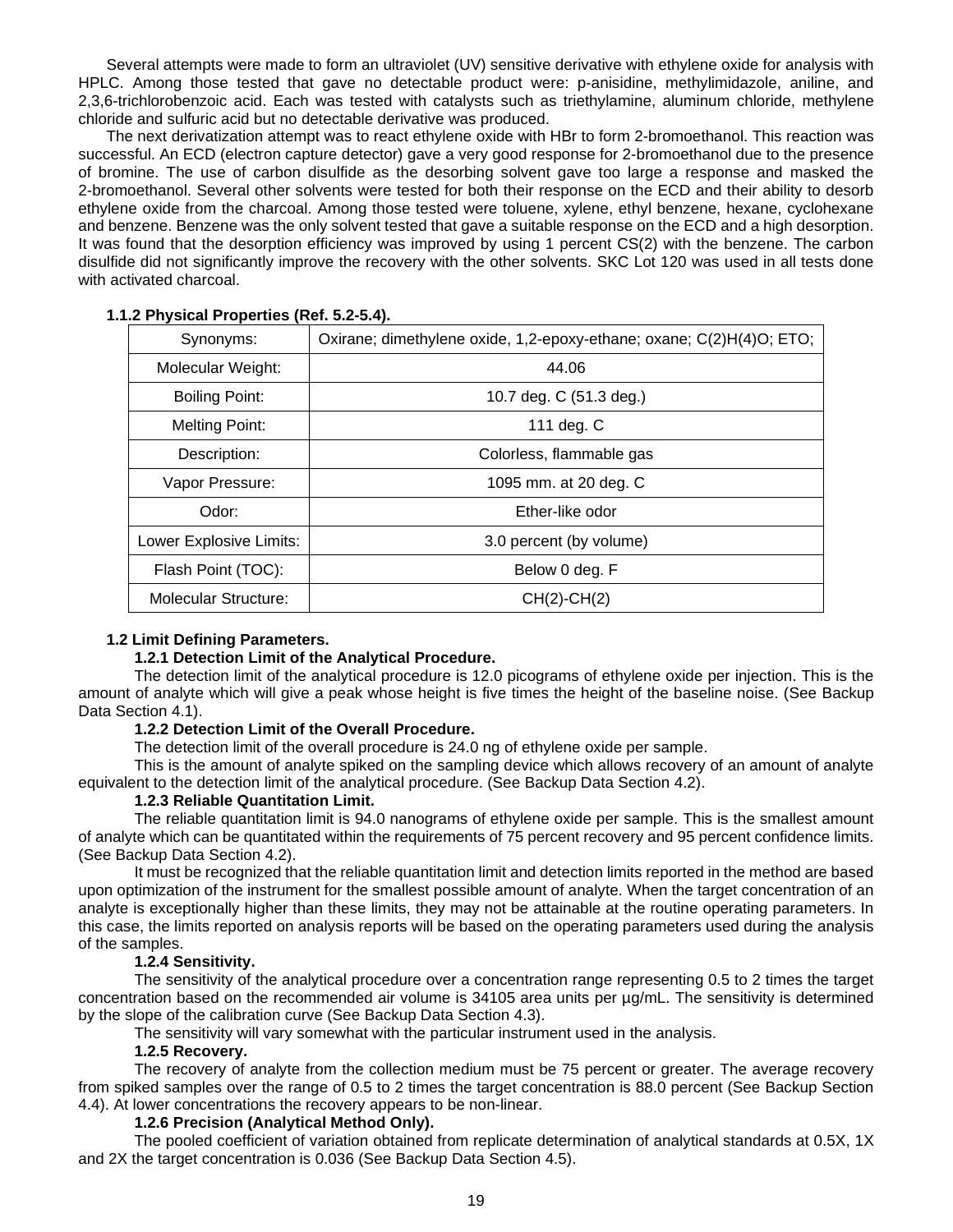### **1.2.7 Precision (Overall Procedure).**

The overall procedure must provide results at the target concentration that are 25 percent of better at the 95 percent confidence level. The precision at the 95 percent confidence level for the 15 day storage test is plus or minus 12.9 percent (See Backup Data Section 4.6).

This includes an additional plus or minus 5 percent for sampling error.

### **1.3 Advantages.**

1.3.1 The sampling procedure is convenient.

1.3.2 The analytical procedure is very sensitive and reproducible.

1.3.3 Reanalysis of samples is possible.

1.3.4 Samples are stable for at least 15 days at room temperature.

1.3.5 Interferences are reduced by the longer GC retention time of the new derivative.

### **1.4 Disadvantages.**

1.4.1 Two tubes in series must be used because of possible breakthrough and migration.

1.4.2 The precision of the sampling rate may be limited by the reproducibility of the pressure drop across the tubes. The pumps are usually calibrated for one tube only.

1.4.3 The use of benzene as the desorption solvent increases the hazards of analysis because of the potential carcinogenic effects of benzene.

1.4.4 After repeated injections there can be a buildup of residue formed on the electron capture detector which decreases sensitivity.

1.4.5 Recovery from the charcoal tubes appears to be nonlinear at low concentrations.

### <span id="page-19-0"></span>**2. Sampling Procedure.**

### **2.1 Apparatus.**

2.1.1 A calibrated personal sampling pump whose flow can be determined within plus or minus 5 percent of the recommended flow.

2.1.2 SKC Lot 120 Charcoal tubes: glass tube with both ends flame sealed, 7 cm long with a 6 mm O.D. and a 4 - mm I.D., containing 2 sections of coconut shell charcoal separated by a 2 - mm portion of urethane foam. The adsorbing section contains 100 mg of charcoal, the backup section 50 mg. A 3 - mm portion of urethane foam is placed between the outlet end of the tube and the backup section. A plug of silylated glass wool is placed in front of the adsorbing section.

#### **2.2 Reagents.**

2.2.1 None required.

**2.3 Sampling Technique.** 

2.3.1 Immediately before sampling, break the ends of the charcoal tubes. All tubes must be from the same lot.

2.3.2 Connect two tubes in series to the sampling pump with a short section of flexible tubing. A minimum amount of tubing is used to connect the two sampling tubes together. The tube closer to the pump is used as a backup. This tube should be identified as the backup tube.

2.3.3 The tubes should be placed in a vertical position during sampling to minimize channeling.

2.3.4 Air being sampled should not pass through any hose or tubing before entering the charcoal tubes.

2.3.5 Seal the charcoal tubes with plastic caps immediately after sampling. Also, seal each sample with OSHA seals lengthwise.

2.3.6 With each batch of samples, submit at least one blank tube from the same lot used for samples. This tube should be subjected to exactly the same handling as the samples (break, seal, transport) except that no air is drawn through it.

2.3.7 Transport the samples (and corresponding paperwork) to the lab for analysis.

2.3.8 If bulk samples are submitted for analysis, they should be transported in glass containers with Teflon-lined caps. These samples must be mailed separately from the container used for the charcoal tubes.

#### **2.4 Breakthrough.**

2.4.1 The breakthrough (5 percent breakthrough) volume for a 3.0 mg/m ethylene oxide sample stream at approximately 85 percent relative humidity, 22 deg. C and 633 mm is 2.6 liters sampled at 0.05 liters per minute. This is equivalent to 7.8 mg of ethylene oxide. Upon saturation of the tube it appeared that the water may be displacing ethylene oxide during sampling.

#### **2.5 Desorption Efficiency.**

2.5.1 The desorption efficiency, from liquid injection onto charcoal tubes, averaged 88.0 percent from 0.5 to 2.0 x the target concentration for a 1.0 liter air sample. At lower ranges it appears that the desorption efficiency is non-linear (See Backup Data Section 4.2).

2.5.2 The desorption efficiency may vary from one laboratory to another and also from one lot of charcoal to another. Thus, it is necessary to determine the desorption efficiency for a particular lot of charcoal.

### **2.6 Recommended Air Volume and Sampling Rate.**

2.6.1 The recommended air volume is 1.0 liter.

2.6.2 The recommended maximum sampling rate is 0.05 Lpm.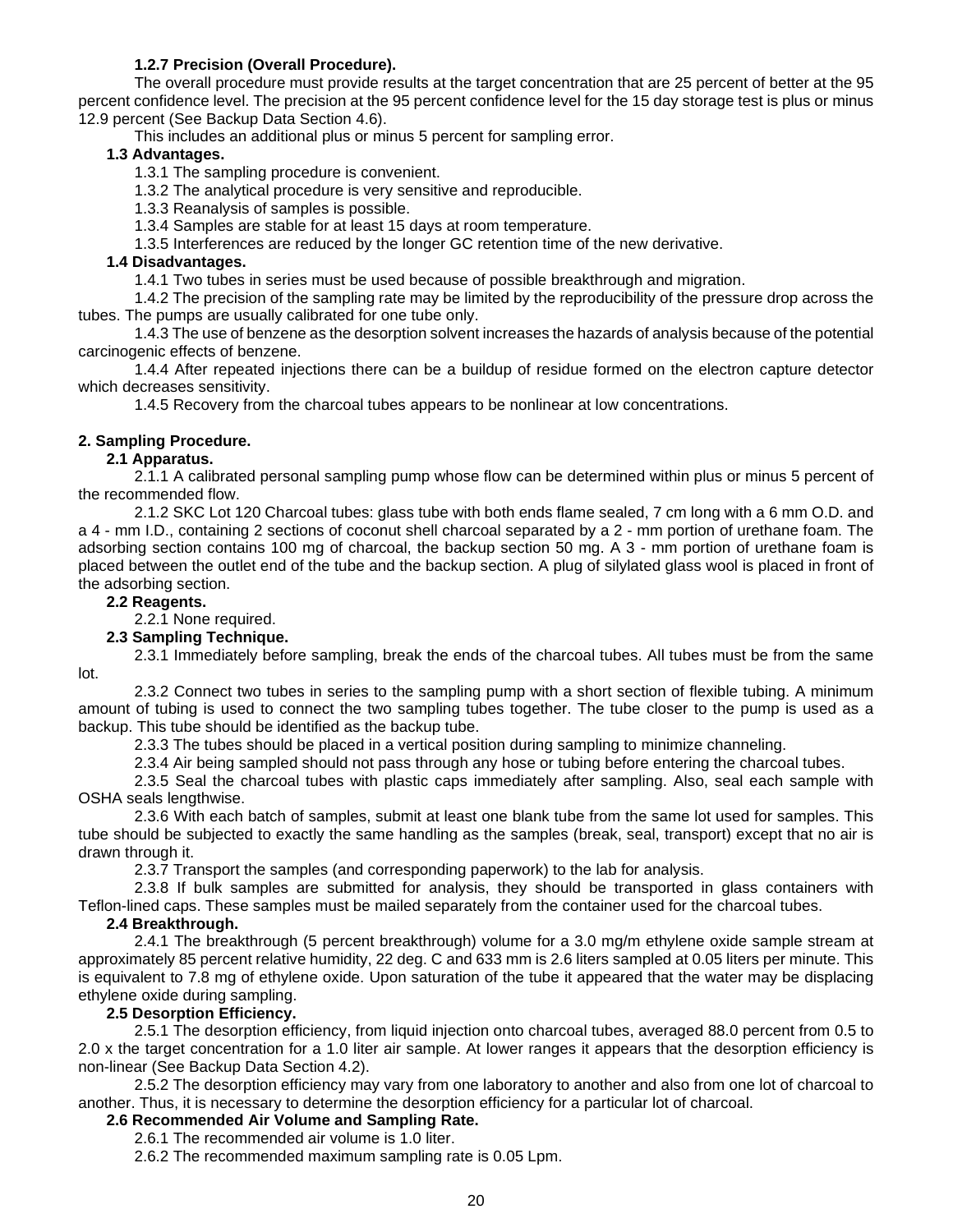### **2.7 Interferences.**

2.7.1 Ethylene glycol and Freon 12 at target concentration levels did not interfere with the collection of ethylene oxide.

2.7.2 Suspected interferences should be listed on the sample data sheets.

2.7.3 The relative humidity may affect the sampling procedure.

### **2.8 Safety Precautions.**

2.8.1 Attach the sampling equipment to the employee so that it does not interfere with work performance.

2.8.2 Wear safety glasses when breaking the ends of the sampling tubes.

2.8.3 If possible, place the sampling tubes in a holder so the sharp end is not exposed while sampling.

### <span id="page-20-0"></span>**3. Analytical Method.**

#### **3.1 Apparatus.**

3.1.1 Gas chromatograph equipped with a linearized electron capture detector.

3.1.2 GC column capable of separating the derivative of ethylene oxide (2-bromoethanol) from any interferences and the 1 percent CS(2) in benzene solvent. The column used for validation studies was: 10 ft x 1/8 inch stainless steel 20 percent SP-2100, .1 percent Carbowax 1500 on 100/120 Supelcoport.

3.1.3 An electronic integrator or some other suitable method of measuring peak areas.

3.1.4 Two milliliter vials with Teflon-lined caps.

3.1.5 Gas tight syringe - 500 mL or other convenient sizes for preparing standards.

3.1.6 Microliter syringes - 10 mL or other convenient sizes for diluting standards and 1 mL for sample injections.

3.1.7 Pipets for dispensing the 1 percent CS(2) in benzene solvent. The Glenco 1 mL dispenser is adequate and convenient.

3.1.8 Volumetric flasks - 5 mL and other convenient sizes for preparing standards.

3.1.9 Disposable Pasteur pipets.

#### **3.2 Reagents.**

3.2.1 Benzene, reagent grade.

3.2.2 Carbon Disulfide, reagent grade.

3.2.3 Ethylene oxide, 99.7 percent pure.

3.2.4 Hydrobromic Acid, 48 percent reagent grade.

3.2.5 Sodium Carbonate, anhydrous, reagent grade.

3.2.6 Desorbing reagent, 99 percent Benzene/1 percent CS(2).

#### **3.3 Sample Preparation.**

3.3.1 The front and back sections of each sample are transferred to separate 2-mL vials.

3.3.2 Each sample is desorbed with 1.0 mL of desorbing reagent.

3.3.3 The vials are sealed immediately and allowed to desorb for one hour with occasional shaking.

3.3.4 Desorbing reagent is drawn off the charcoal with a disposable pipet and put into clean 2-mL vials.

3.3.5 One drop of HBr is added to each vial. Vials are resealed and HBr is mixed well with the desorbing reagent.

3.3.6 About 0.15 gram of sodium carbonate is carefully added to each vial. Vials are again resealed and mixed well.

#### **3.4 Standard Preparation.**

3.4.1 Standards are prepared by injecting the pure ethylene oxide gas into the desorbing reagent.

3.4.2 A range of standards are prepared to make a calibration curve. A concentration of 1.0 mL of ethylene oxide gas per 1 mL desorbing reagent is equivalent to 1.0 ppm air concentration (all gas volumes at 25 deg. C and 760 mm) for the recommended 1 liter air sample. This amount is uncorrected for desorption efficiency (See Backup Data Section 4.2. for desorption efficiency corrections).

3.4.3 One drop of HBr per mL of standard is added and mixed well.

3.4.4 About 0.15 grams of sodium carbonate is carefully added for each drop of HBr (A small reaction will occur).

#### **3.5 Analysis.**

3.5.1 GC Conditions. Nitrogen flow rate – 10 mL/min. Injector Temperature - 250 deg. C Detector Temperature - 300 deg. C Column Temperature - 100 deg. C Injection size - 0.8 mL Elution time - 3.9 minutes

3.5.2 Peak areas are measured by an integrator or other suitable means.

3.5.3 The integrator results are in area units and a calibration curve is set up with concentration vs. area units.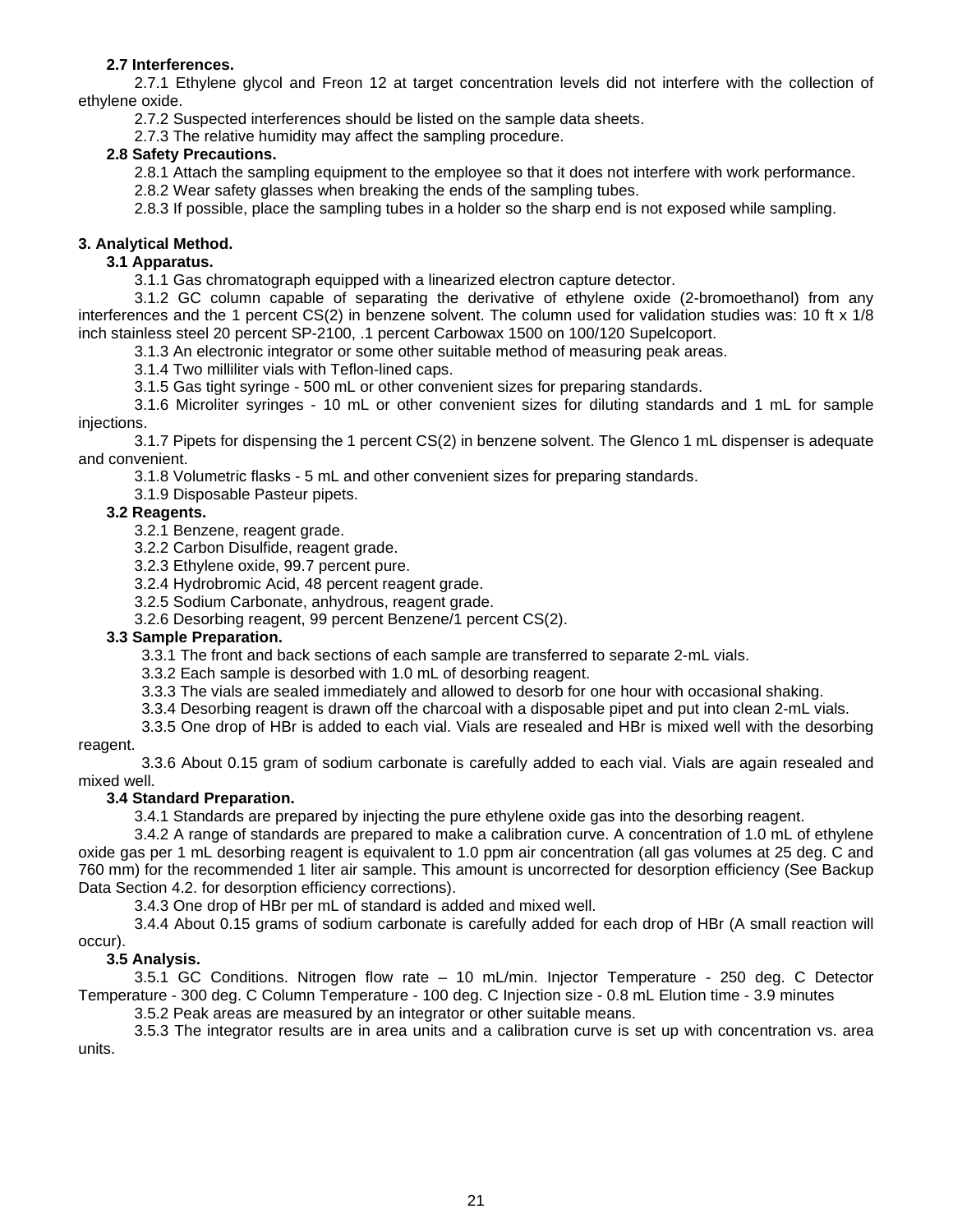#### **3.6 Interferences.**

3.6.1 Any compound having the same retention time of 2-bromoethanol is a potential interference. Possible interferences should be listed on the sample data sheets.

3.6.2 GC parameters may be changed to circumvent interferences.

3.6.3 There are usually trace contaminants in benzene. These contaminants, however, posed no problem of interference.

3.6.4 Retention time data on a single column is not considered proof of chemical identity. Samples over the 1.0 ppm target level should be confirmed by GC/Mass Spec or other suitable means.

#### **3.7 Calculations**

3.7.1 The concentration in µg/mL for a sample is determined by comparing the area of a particular sample to the calibration curve, which has been prepared from analytical standards.

3.7.2 The amount of analyte in each sample is corrected for desorption efficiency by use of a desorption curve.

3.7.3 Analytical results (A) from the two tubes that compose a particular air sample are added together.

3.7.4 The concentration for a sample is calculated by the following equation:

$$
ETO, mg/ \frac{AXB}{m^{(3)} = C}
$$

Where:

 $A = \mu q/mL$ 

 $B =$  desorption volume in milliliters

 $C =$  air volume in liters.

3.7.5 To convert mg/m<sup>(3)</sup> to parts per million (ppm) the following relationship is used:

$$
ETO, ppm = \frac{mg/m^{(3)} \times 24.45}{44.05}
$$

Where:

 $ma/m^{(3)}$  = results from 3.7.4 24.45 = molar volume at 25 deg. C and 760mm Hg 44.05 = molecular weight of ETO.

#### **3.8 Safety Precautions**

3.8.1 Ethylene oxide and benzene are potential carcinogens and care must be exercised when working with these compounds.

3.8.2 All work done with the solvents (preparation of standards, desorption of samples, etc.) should be done in a hood.

3.8.3 Avoid any skin contact with all of the solvents.

3.8.4 Wear safety glasses at all times.

<span id="page-21-0"></span>3.8.5 Avoid skin contact with HBr because it is highly toxic and a strong irritant to eyes and skin.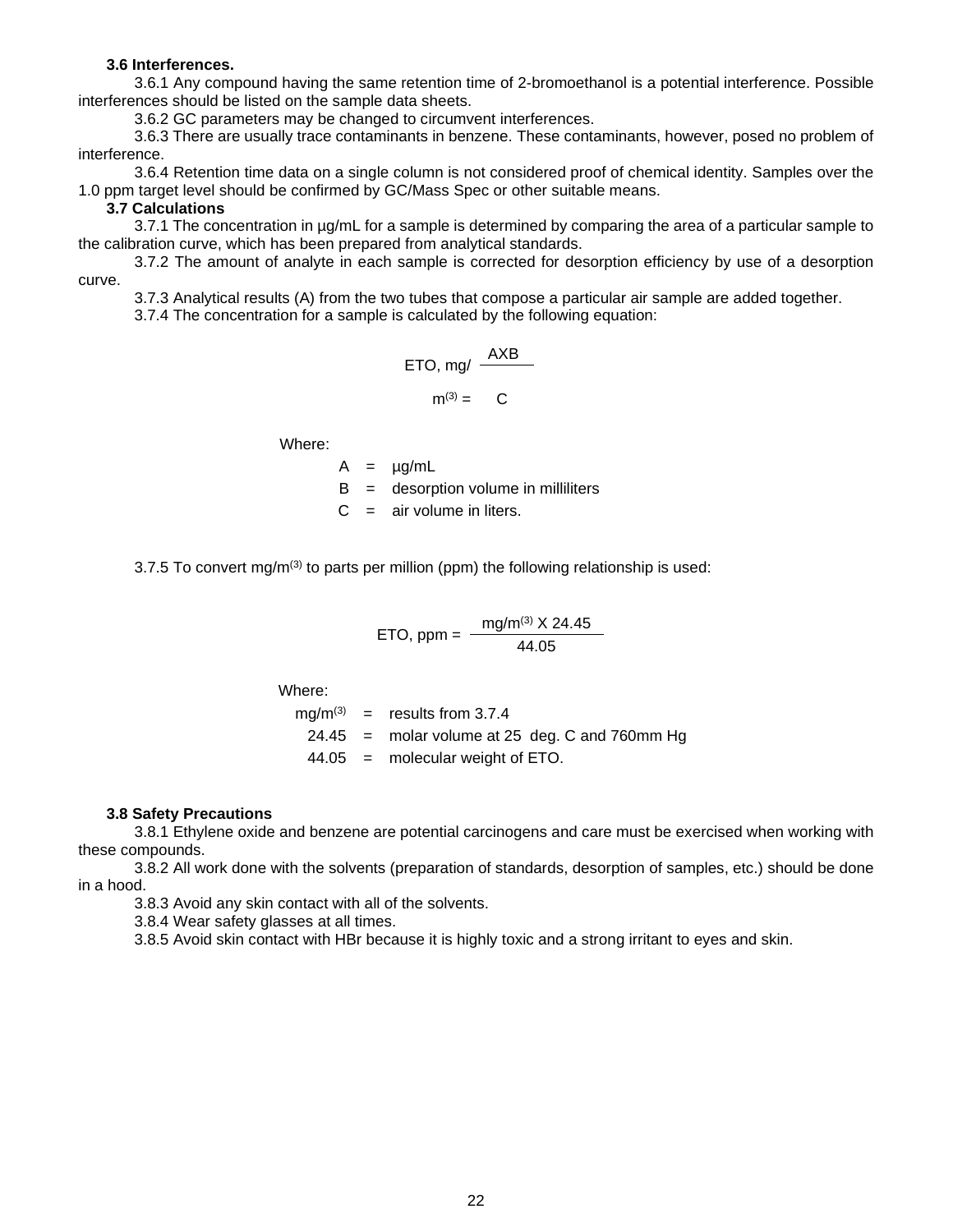### **4. Backup Data.**

### **4.1 Detection Limit Data.**

The detection limit was determined by injecting 0.8 uL of a 0.015 µg/mL standard of ethylene oxide into 1 percent CS(2) in benzene. The detection limit of the analytical procedure is taken to be 1.20 X 105 µg per injection. This is equivalent to 8.3 ppb (0.015 mg/m<sup>(3)</sup>) for the recommended air volume.

### **4.2 Desorption Efficiency.**

Ethylene oxide was spiked onto charcoal tubes and the following recovery data was obtained.

| Amount spiked (µg)                                      | Amount recovered (µg) | <b>Percent recovery</b> |
|---------------------------------------------------------|-----------------------|-------------------------|
| 4.5                                                     | 4.32                  | 96.0                    |
| 3.0                                                     | 2.61                  | 87.0                    |
| 2.25                                                    | 2.025                 | 90.0                    |
| 1.5                                                     | 1.365                 | 91.0                    |
| 1.5                                                     | 1.38                  | 92.0                    |
| .75                                                     | .6525                 | 87.0                    |
| .375                                                    | .315                  | 84.0                    |
| .375                                                    | .312                  | 83.2                    |
| .1875                                                   | 151                   | 80.5                    |
| .094                                                    | .070                  | 74.5                    |
| At lower amounts the recovery appears to be non-linear. |                       |                         |

### **4.3 Sensitivity Data.**

The following data was used to determine the calibration curve.

| Injection         | $0.5$ X .75 $\mu$ g/mL | $1 X 1.5 \mu g/mL$ | 2 X 3.0 µg/mL |
|-------------------|------------------------|--------------------|---------------|
|                   | 30904                  | 59567              | 111778        |
| 2                 | 30987                  | 62914              | 106016        |
| 3                 | 32555                  | 58578              | 106122        |
| 4                 | 32242                  | 57173              | 109716        |
| x                 | 31672                  | 59558              | 108408        |
| $Slope = 34.105.$ |                        |                    |               |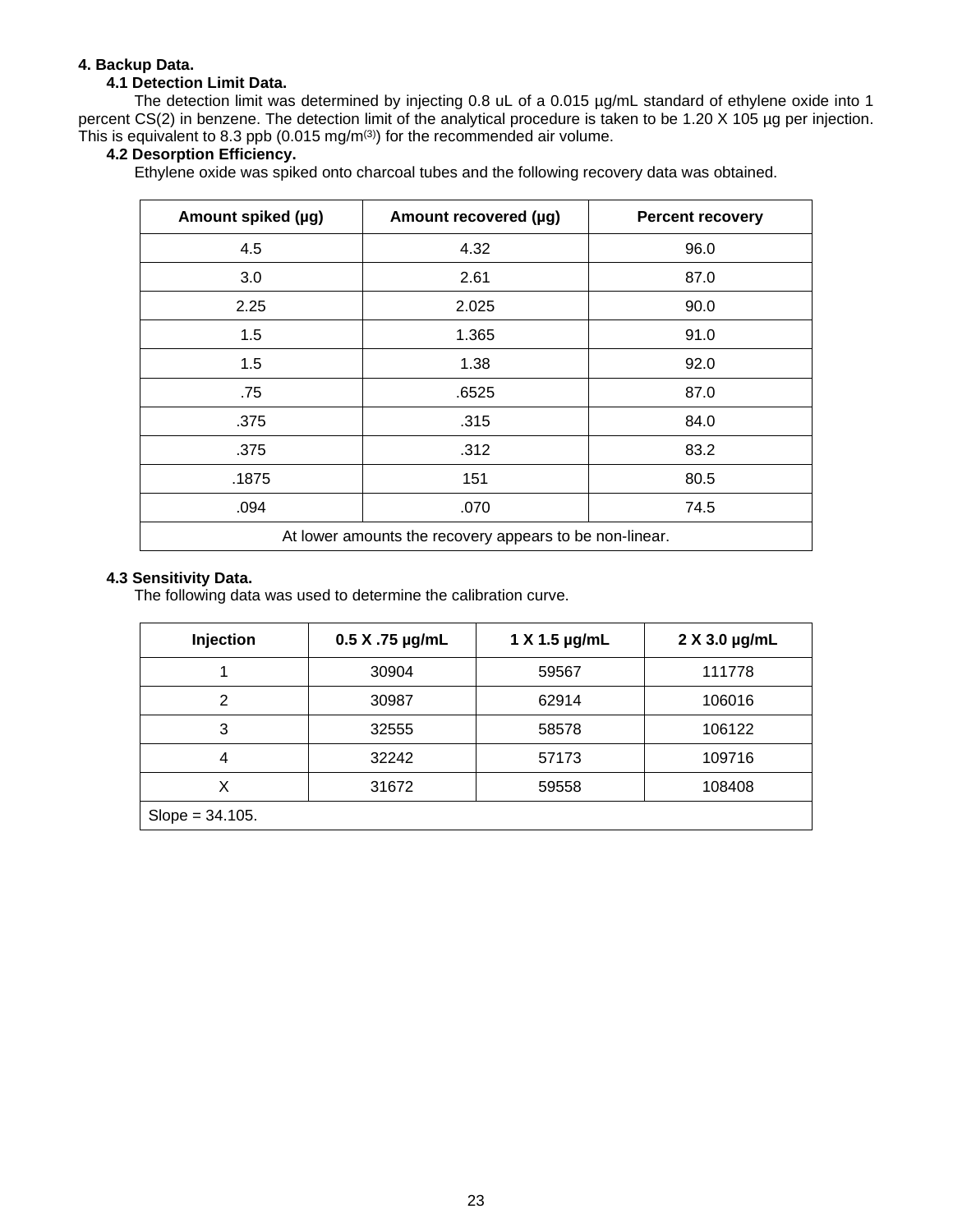#### **4.4 Recovery.**

The recovery was determined by spiking ethylene oxide onto lot 120 charcoal tubes and desorbing with 1 percent CS(2) in Benzene. Recoveries were done at 0.5, 1.0, and 2.0 X the target concentration (1 ppm) for the recommended air volume.

| <b>PERCENT RECOVERY</b>  |      |      |      |
|--------------------------|------|------|------|
| <b>Sample</b>            | 0.5x | 1.0x | 2.0x |
|                          | 88.7 | 95.0 | 91.7 |
| 2                        | 83.8 | 95.0 | 87.3 |
| 3                        | 84.2 | 91.0 | 86.0 |
| 4                        | 88.0 | 91.0 | 83.0 |
| 5                        | 88.0 | 86.0 | 85.0 |
| X                        | 86.5 | 90.5 | 87.0 |
| Weighted Average = 88.2. |      |      |      |

### **4.5 Precision of the Analytical Procedure.**

The following data was used to determine the precision of the analytical method:

| <b>Concentration</b>      | $0.5x.75 \mu g/mL$ | $1x1.5 \mu g/mL$ | 2X3.0 µg/mL |
|---------------------------|--------------------|------------------|-------------|
| Injection                 | .7421              | 1.4899           | 3.1184      |
|                           | .7441              | 1.5826           | 3.0447      |
|                           | .7831              | 1.4628           | 2.9149      |
|                           | .7753              | 1.4244           | 2.9185      |
| Average.                  | .7612              | 1.4899           | 2.9991      |
| <b>Standard Deviation</b> | .0211              | 0674             | .0998       |
| CV                        | .0277              | .0452            | .0333       |

$$
CV = \frac{3(.0277)(2) + 3(.0452)(2) + 3(.0333)(2)}{3 + 3 + 3}
$$

CV + 0.036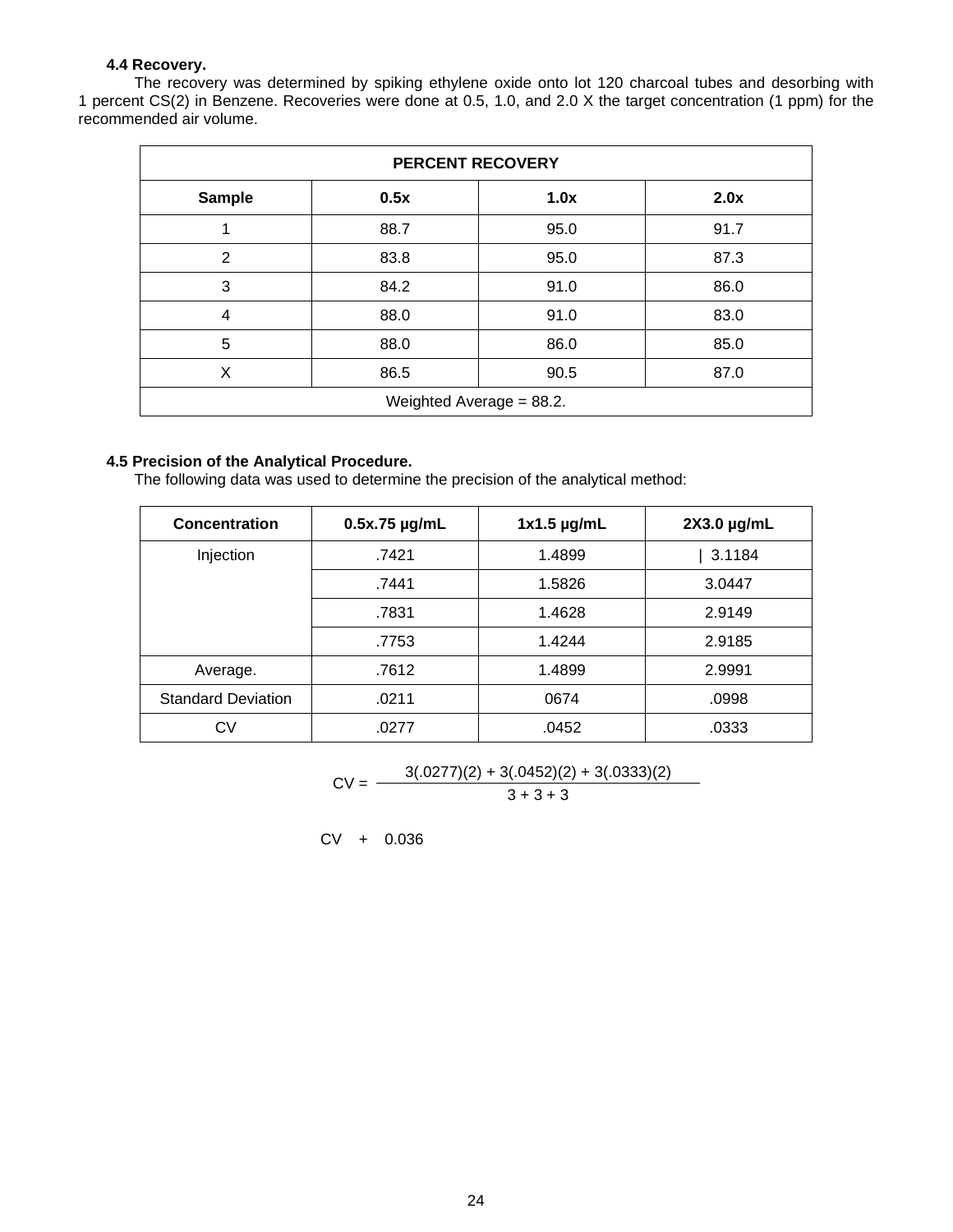### **4.6 Storage Data.**

Samples were generated at 1.5 mg/m<sup>(3)</sup> ethylene oxide at 85 percent relative humidity, 22 deg. C and 633 mm. All samples were taken for 20 minutes at 0.05 Lpm. Six samples were analyzed as soon as possible and fifteen samples were stored at refrigerated temperature (5 deg. C) and fifteen samples were stored at ambient temperature (23 deg. C). These stored samples were analyzed over a period of nineteen days.

| PERCENT RECOVERY        |                          |                |
|-------------------------|--------------------------|----------------|
| Day analyzed            | Refrigerated             | <b>Ambient</b> |
| $\mathbf 1$             | 87.0                     | 87.0           |
| $\mathbf{1}$            | 93.0                     | 93.0           |
| $\mathbf{1}$            | 94.0                     | 94.0           |
| $\mathbf 1$             | 92.0                     | 92.0           |
| $\overline{\mathbf{4}}$ | 92.0                     | 91.0           |
| $\overline{\mathbf{4}}$ | 93.0                     | 88.0           |
| $\overline{\mathbf{4}}$ | 91.0                     | 89.0           |
| $\,6$                   | 92.0                     | --             |
| $\,6$                   | 92.0                     | --             |
| $\,8\,$                 | --                       | 92.0           |
| 8                       | --                       | 86.0           |
| $10$                    | 91.7                     | --             |
| 10                      | 95.5                     | --             |
| $10$                    | 95.7                     | --             |
| 11                      | --                       | 90.0           |
| 11                      | $\overline{a}$           | 82.0           |
| 13                      | 78.0                     | --             |
| 13                      | 81.4                     | --             |
| 13                      | 82.4                     | 44             |
| 14                      | Ξ.                       | 78.5           |
| 14                      | $\overline{\phantom{a}}$ | 72.1           |
| 18                      | 66.0                     | --             |
| 18                      | 68.0                     | Щ,             |
| 19                      | --                       | 64.0           |
| 19                      | $\overline{\phantom{a}}$ | 77.0           |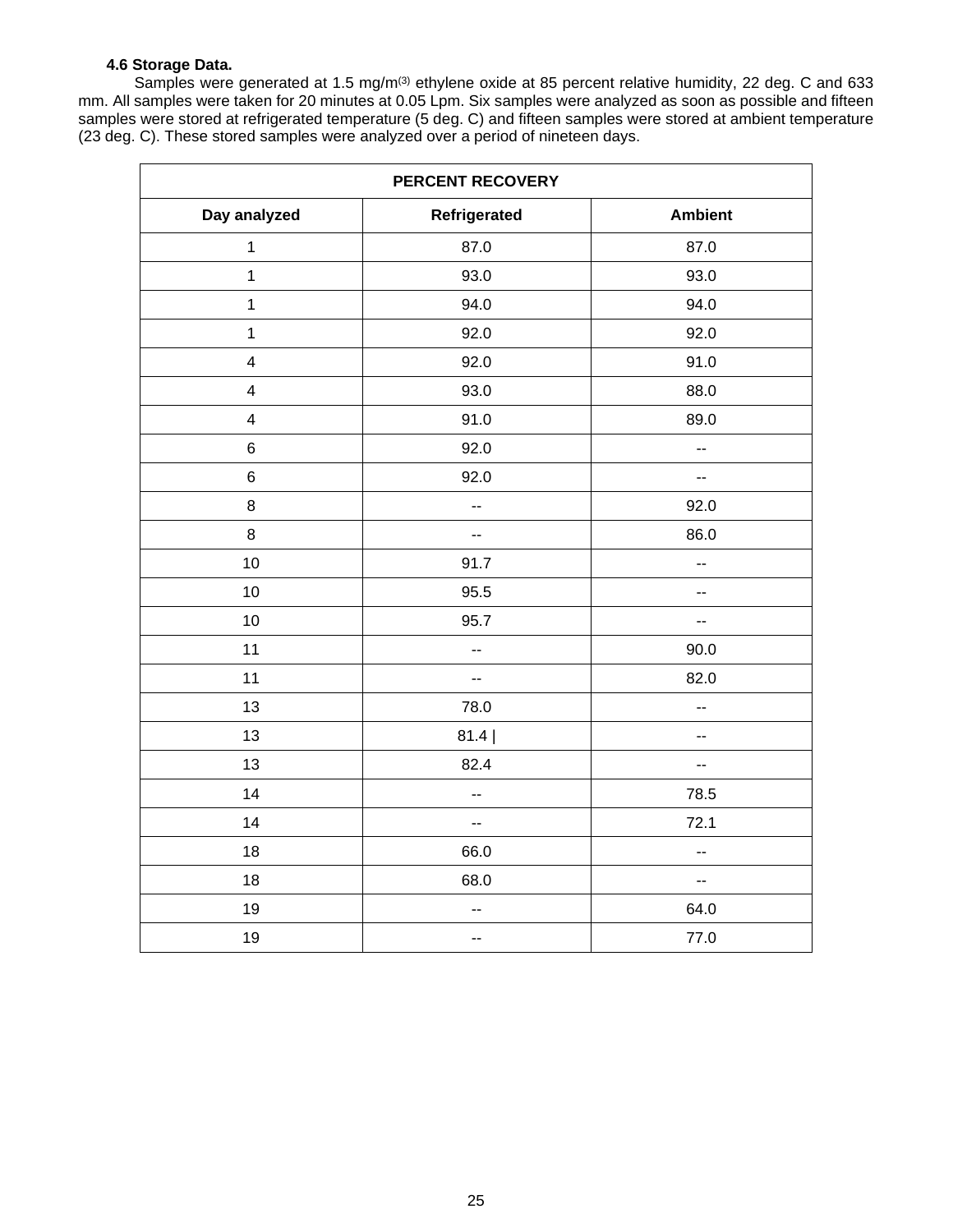### **4.7 Breakthrough Data.**

Breakthrough studies were done at 2 ppm  $(3.6 \text{ mg/m}^{(3)})$  at approximately 85 percent relative humidity at 22 deg. C (ambient temperature). Two charcoal tubes were used in series. The backup tube was changed every 10 minutes and analyzed for breakthrough. The flow rate was 0.050 Lpm.

| Tube No.                 | <b>Time</b><br>(minutes) | Percent break-through |
|--------------------------|--------------------------|-----------------------|
| 1                        | 10                       | (1)                   |
| $\overline{2}$           | 20                       | (1)                   |
| 3                        | 30                       | (1)                   |
| $\overline{\mathcal{A}}$ | 40                       | 1.23                  |
| 5                        | 50                       | 3.46                  |
| 6                        | 60                       | 18.71                 |
| $\overline{7}$           | 70                       | 39.2                  |
| 8                        | 80                       | 53.3                  |
| 9                        | 90                       | 72.0                  |
| 10                       | 100                      | 96.0                  |
| 11                       | 110                      | 113.0                 |
| 12                       | 120                      | 133.9                 |
| Footnote(1) None.        |                          |                       |

The 5 percent breakthrough volume was reached when 2.6 liters of test atmosphere were drawn through the charcoal tubes.

#### <span id="page-25-0"></span>**5. References.**

5.1 "NIOSH Manual of Analytical Methods," 2nd ed. NIOSH: Cincinnati, 1977; Method S286.

5.2 "IARC Monographs on the Evaluation of Carcinogenic Risk of Chemicals to Man," International Agency for Research on Cancer: Lyon, 1976; Vol. II, p. 157.

5.3 Sax., N.I. "Dangerous Properties of Industrial Materials," 4th ed.; Van Nostrand Reinhold Company. New York, 1975; p. 741.

5.4 "The Condensed Chemical Dictionary", 9th ed.; Hawley, G.G., ed.; Van Nostrand Reinhold Company, New York, 1977; p. 361.

#### <span id="page-25-1"></span>**Summary of Other Sampling Procedures**

OSHA believes that served other types of monitoring equipment and techniques exist for monitoring time-weighted averages. Considerable research and method development is currently being performed, which will lead to improvements and a wider variety of monitoring techniques. A combination of monitoring procedures can be used. There probably is no one best method for monitoring personal exposure to ethylene oxide in all cases. There are advantages, disadvantages, and limitations to each method. The method of choice will depend on the need and requirements. Some commonly used methods include the use of charcoal tubes, passive dosimeters, Tedler gas sampling bags, detector tubes, photoionization detection units, infrared detection units and gas chromatographs. A number of these methods are described below.

#### **A. Charcoal Tube Sampling Procedures**

Qazi-Ketcham method (Ex. 11-133) - This method consists of collecting EtO on Columbia JXC activated carbon, desorbing the EtO with carbon disulfide and analyzing by gas chromatography with flame ionization detection. Union Carbide has recently updated and revalidated this monitoring procedures. This method is capable of determining both eight-hour time-weighted average exposures and short-term exposures. The method was validated to 0.5 ppm. Like other charcoal collecting procedures, the method requires considerable analytical expertise. ASTM-proposed method - The Ethylene Oxide Industry Council (EOIC) has contracted with Clayton Environmental Consultants, Inc. to conduct a collaborative study for the proposed method. The ASTM-Proposed method is similar to the method published by Qazi and Ketcham is the November 1977 American Industrial Hygiene Association Journal, and to the method of Pilney and Coyne, presented at the 1979 American Industrial Hygiene Conference. After the air to be sampled is drawn through an activated charcoal tube, the ethylene oxide is desorbed from the tube using carbon disulfide and is quantitated by gas chromatography utilizing a flame ionization detector.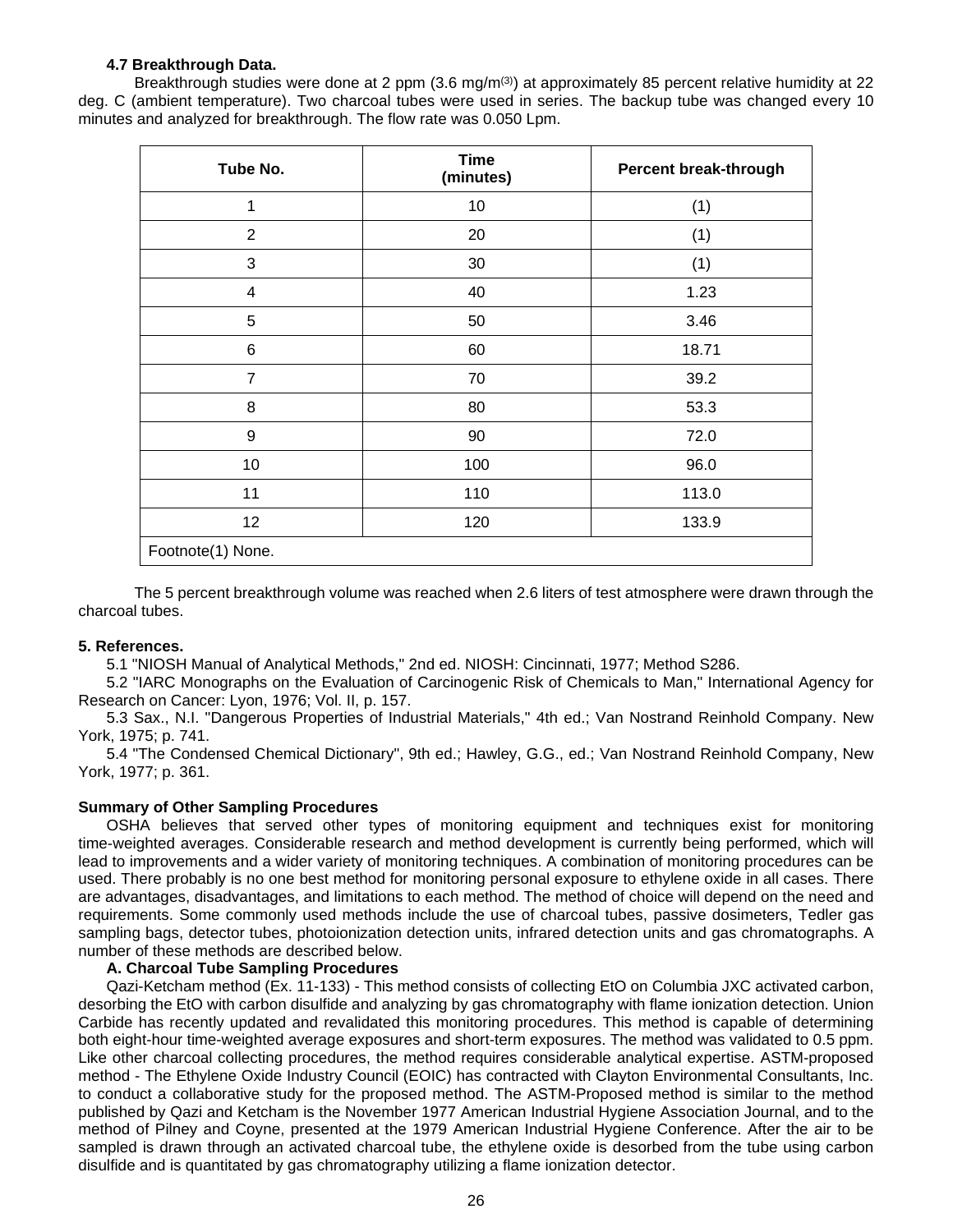The ASTM-proposed method specifies a large two-section charcoal tube, shipment in dry ice, storage at less than 5 deg. C, and analysis within three weeks to prevent migration and sample loss. Two types of charcoal tubes are being tested-Pittsburgh Coconut-Based (PCB) and Columbia JXC charcoal. This collaborative study will give an indication of the inter- and intralaboratory precision and accuracy of the ASTM-proposed method. Several laboratories have considerable expertise using the Qazi-Ketcham and Dow methods.

**B. Passive Monitors -** Ethylene oxide diffuses into the monitor and is collected in the sampling media. The DuPont Pro-Tek badge collects EtO in an absorbing solution, which is analyzed colorimetrically to determine the amount of EtO present. The 3M 350 badge collects the EtO on chemically treated charcoal. Other passive monitors are currently being developed and tested. Both 3M and DuPont have submitted data indicating their dosimeters meet the precision and accuracy requirements of the proposed ethylene oxide standard. Both presented laboratory validation data to 0.2 ppm (Exs. 11-65, 4-20, 108, 109, 130).

**C. Tedlar Gas Sampling Bags** - Samples are collected by drawing a known volume of air into a Tedlar gas sampling bag. The ethylene oxide concentration is often determined on-site using a portable gas chromatograph or portable infrared spectometer.

**D. Detector tubes** - A known volume of air is drawn through a detector tube using a small hand pump. The concentration of EtO is related to the length of stain developed in the tube. Detector tubes are economical, easy to use, and give an immediate readout. Unfortunately, partly because they are nonspecific, their accuracy is often questionable. Since the sample is taken over a short period of time, they may be useful for determining the source of leaks.

**E. Direct Reading Instruments** - There are numerous types of direct reading instruments, each having its own strengths and weaknesses (Exs. 135B, 135C, 107, 11-78, 11-153). Many are relatively new, offering greater sensitivity and specificity. Popular ethylene oxide direct reading instruments include infrared detection units, photoionization detection units, and gas chromatographs.

Portable infrared analyzers provide an immediate, continuous indication of a concentration value; making them particularly useful for locating high concentration pockets, in leak detection and in ambient air monitoring. In infrared detection units, the amount of infrared light absorbed by the gas being analyzed at selected infrared wavelengths is related to the concentration of a particular component. Various models have either fixed or variable infrared filters, differing cell pathlengths, and microcomputer controls for greater sensitivity, automation, and interference elimination.

A fairly recent detection system is photoionization detection. The molecules are ionized by high energy ultraviolet light. The resulting current is measured. Since different substances have different ionization potentials, other organic compounds may be ionized. The lower the lamp energy, the better the selectivity. As a continuous monitor, photoionization detection can be useful for locating high concentration pockets, in leak detection, and continuous ambient air monitoring. Both portable and stationary gas chromatographs are available with various types of detectors, including photoionization detectors. A gas chromatograph with a photoionization detector retains the photoionization sensitivity, but minimizes or eliminates interferences. For several GC/PID units, the sensitivity is in the 0.1-0.2 ppm EtO range. The GC/PID with microprocessors can sample up to 20 sample points sequentially, calculate and record data, and activate alarms or ventilation systems. Many are quite flexible and can be configured to meet the specific analysis needs for the workplace.

DuPont presented their laboratory validation data of the accuracy of the Qazi-Ketcham charcoal tube, the PCB charcoal tube, Miran 103 IR analyzer, 3M number 3550 monitor and the Du Pont C-70 badge. Quoting Elbert V. Kring:

We also believe that OSHA's proposed accuracy in this standard is appropriate. At plus or minus 25 percent at one part per million, and plus or minus 35 percent below that. And, our data indicates there's only one monitoring method, right now, that we've tested thoroughly, that meets that accuracy requirements. That is the Du Pont Pro-Tek badge. . .. We also believe that this kind of data should be confirmed by another independent laboratory, using the same type dynamic chamber testing (Tr. 1470)

Additional data by an independent laboratory following their exact protocol was not submitted. However, information was submitted on comparisons and precision and accuracy of those monitoring procedures which indicate far better precision and accuracy of those monitoring procedures than that obtained by Du Pont (Ex. 4-20, 130, 11-68, 11-133, 130, 135A).

The accuracy of any method depends to a large degree upon the skills and experience of those who not only collect the samples but also those who analyze the samples. Even for methods that are collaboratively tested, some laboratories are closer to the true values than others. Some laboratories may meet the precision and accuracy requirements of the method; others may consistently far exceed them for the same method.

[49 FR 25796, June 22, 1984, as amended at 50 FR 9801, Mar. 12, 1985; 50 FR 41494, Oct. 11, 1985; 51 FR 25053, July 10, 1986; 53 FR 11436, 11437, Apr. 6, 1988; 53 FR 27960, July 26, 1988; 54 FR 24334, June 7, 1989; 61 FR 5507, Feb. 13, 1996]